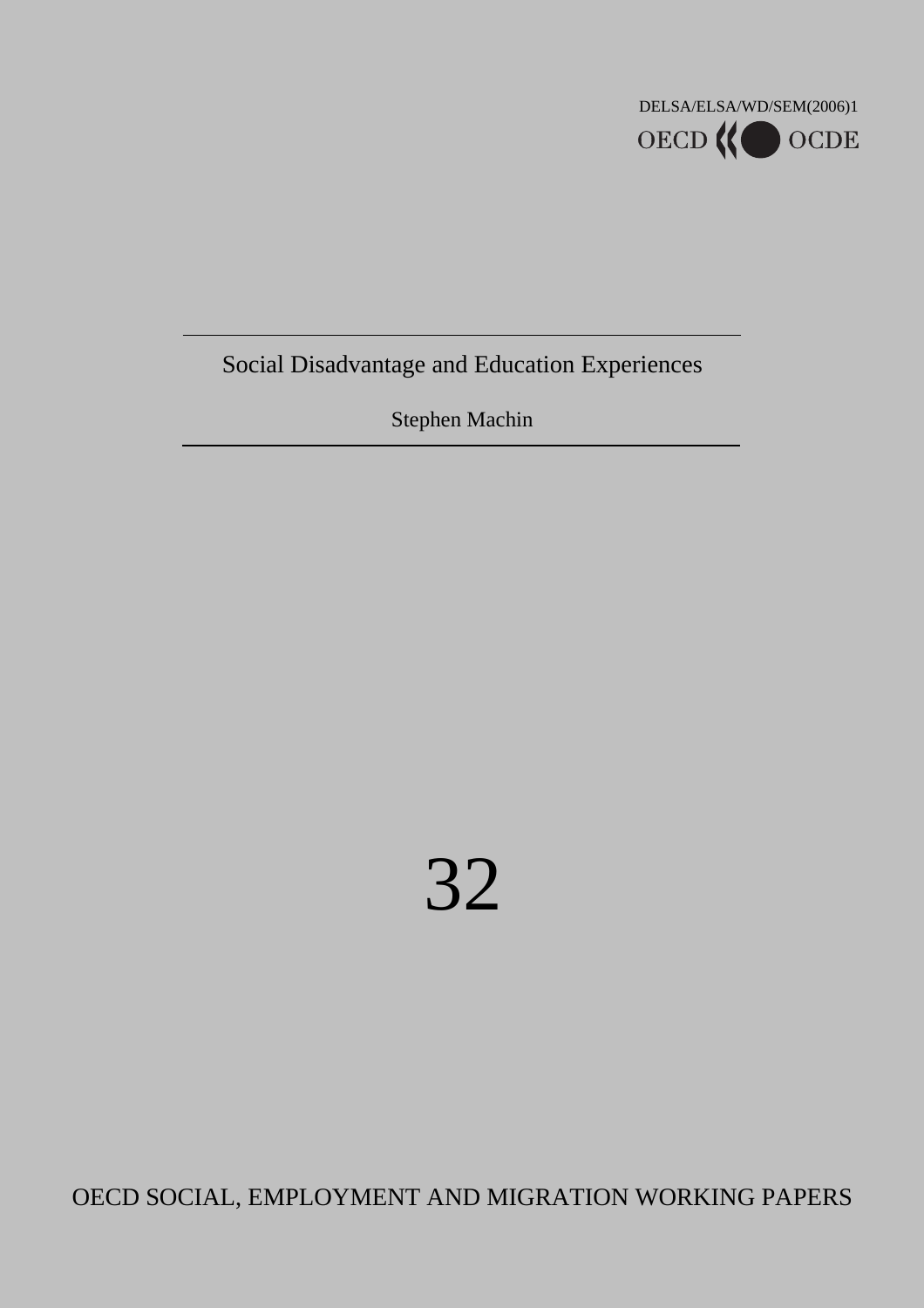#### **Unclassified DELSA/ELSA/WD/SEM(2006)1**



Organisation de Coopération et de Développement Economiques Organisation for Economic Co-operation and Development

#### **DIRECTORATE FOR EMPLOYMENT, LABOUR AND SOCIAL AFFAIRS EMPLOYMENT, LABOUR AND SOCIAL AFFAIRS COMMITTEE**

\_\_\_\_\_\_\_\_\_\_\_\_\_\_\_\_\_\_\_\_\_\_\_\_\_\_\_\_\_\_\_\_\_\_\_\_\_\_\_\_\_\_\_\_\_\_\_\_\_\_\_\_\_\_\_\_\_\_\_\_\_\_\_\_\_\_\_\_\_\_\_\_\_\_\_\_\_\_\_\_\_\_\_\_\_\_\_\_\_\_\_

**English text only**

## Unclassified DELSA/ELSA/WD/SEM(2006)1 **Unclassified DELSA/ELSA/WD/SEM(2006)1**

#### **OECD SOCIAL, EMPLOYMENT AND MIGRATION WORKING PAPERS NO. 32**

#### **SOCIAL DISADVANTAGE AND EDUCATION EXPERIENCES**

**Stephen Machin** 

*JEL Classification: I21; I28; I38*

English text only **nglish text only**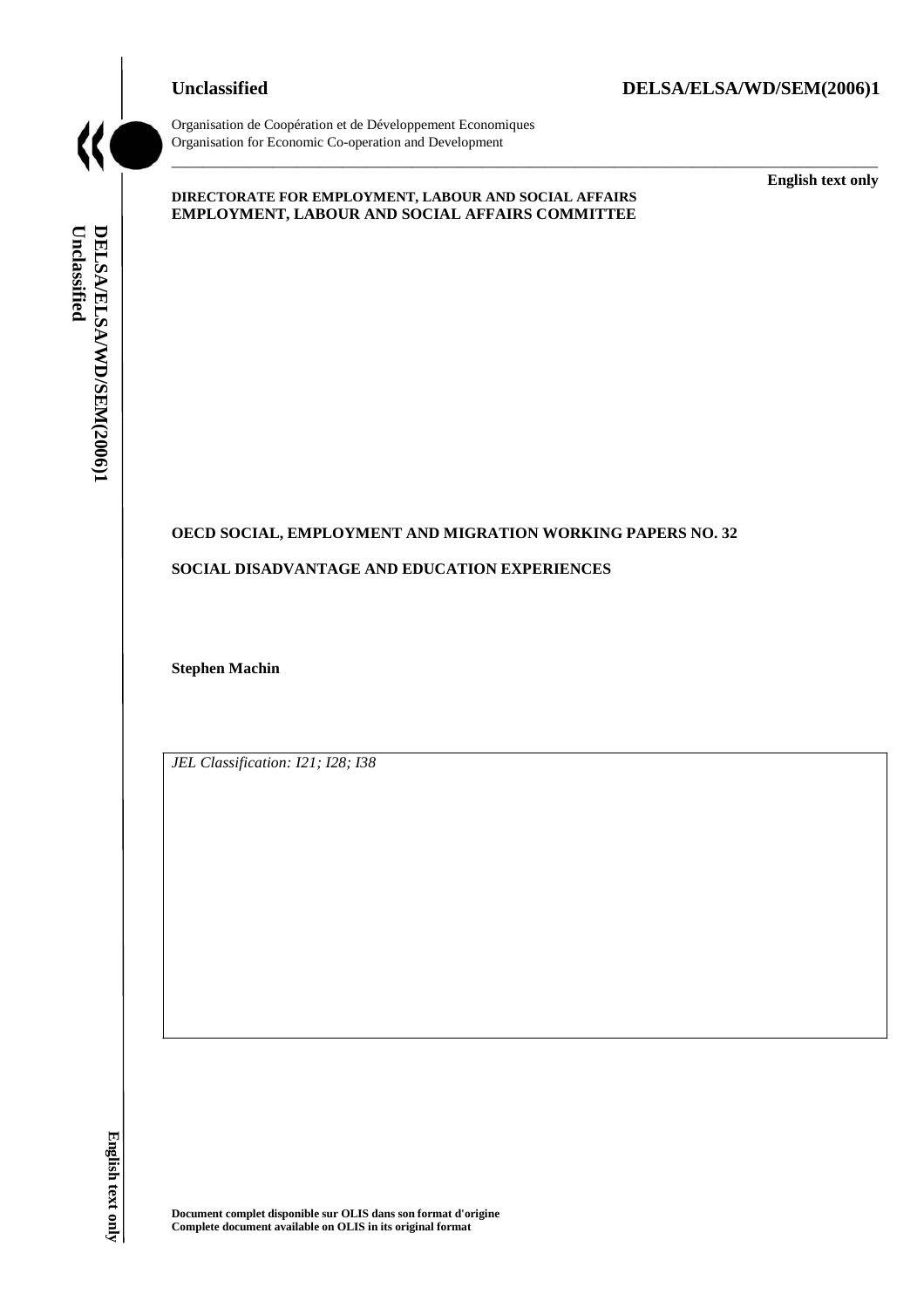### **DIRECTORATE FOR EMPLOYMENT, LABOUR AND SOCIAL AFFAIRS**

<http://www.oecd.org/els>

### **OECD SOCIAL, EMPLOYMENT AND MIGRATION WORKING PAPERS**

<http://www.oecd.org/els/workingpapers>

This series is designed to make available to a wider readership selected labour market, social policy and migration studies prepared for use within the OECD. Authorship is usually collective, but principal writers are named. The papers are generally available only in their original language – English or French – with a summary in the other.

Comment on the series is welcome, and should be sent to the Directorate for Employment, Labour and Social Affairs, 2, rue André-Pascal, 75775 PARIS CEDEX 16, France.

> The opinions expressed and arguments employed here are the responsibility of the author(s) and do not necessarily reflect those of the OECD

> > **Applications for permission to reproduce or translate all or part of this material should be made to:**

> > > **Head of Publications Service OECD 2, rue André-Pascal 75775 Paris, CEDEX 16 France**

> > > > **Copyright OECD 2006**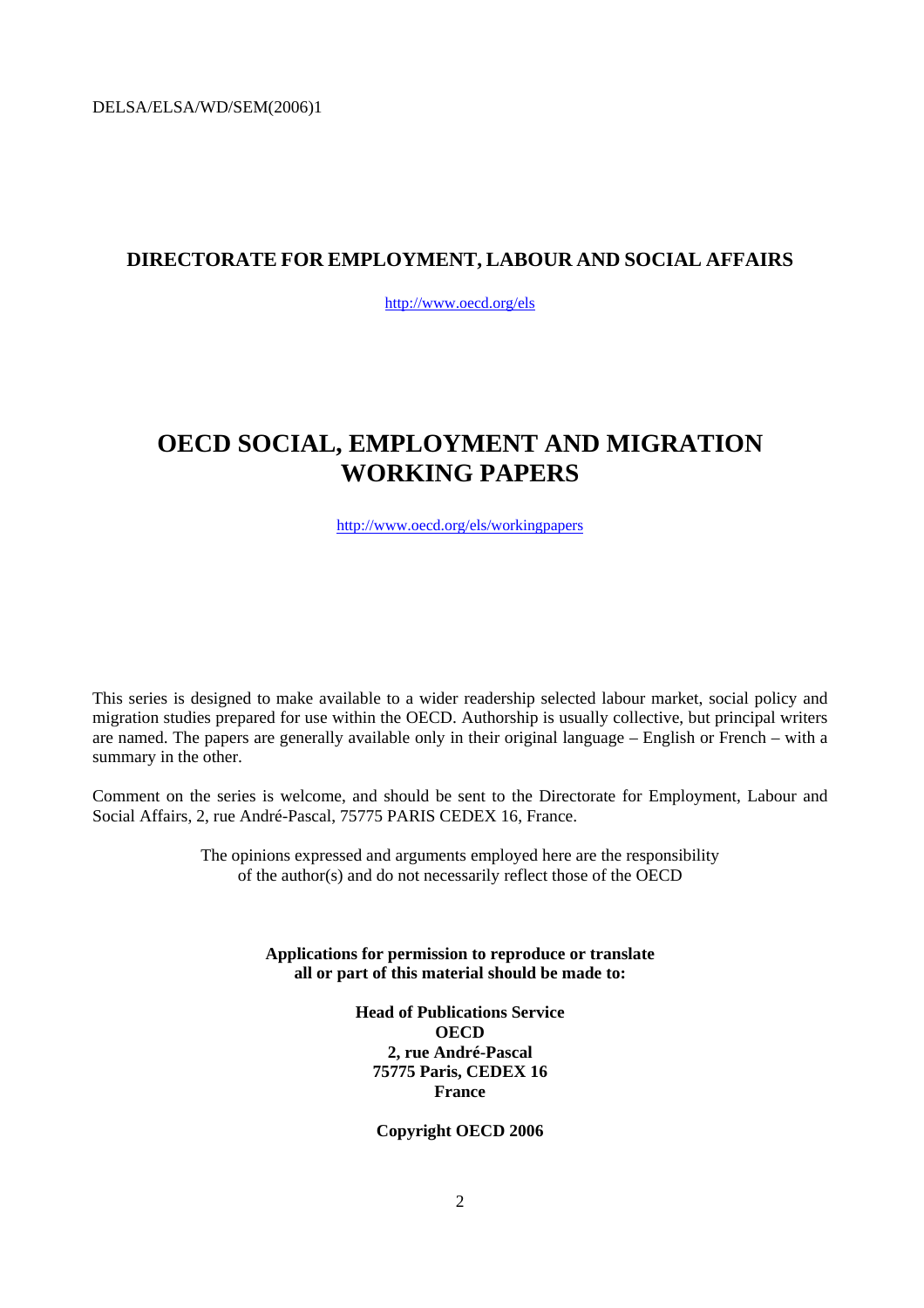#### **ACKNOWLEDGEMENTS**

<span id="page-3-0"></span>Stephen Machin is Professor of Economics at University College, London, Director at the Centre for the Economics of Education, and Research Director at the Centre for Economic Performance of the London School of Economics. A version of this paper was discussed at the meeting of the OECD Working Party on Social Policy in November 2005. This paper was prepared in the context of the OECD project on the "Social Outcomes of Learning" project, which is led by the centre for Educational Research and Innovation. The author wishes to thank Leon Feinstein, John P. Martin, Sandra McNally and Marco Mira d'Ercole for many helpful comments on a preliminary draft of the paper.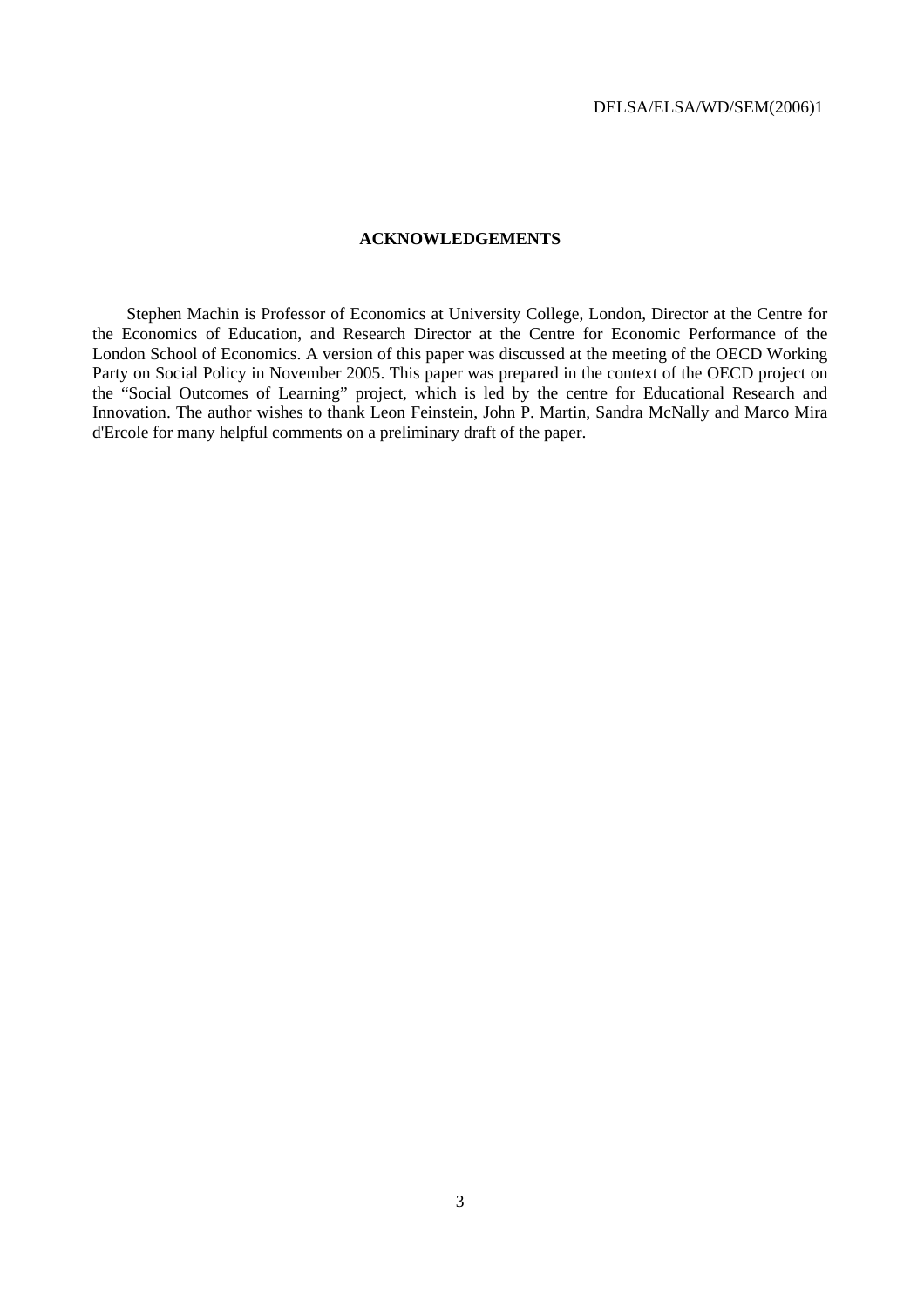### **TABLE OF CONTENTS**

| $\mathbf{I}$ .                                                                                          |  |
|---------------------------------------------------------------------------------------------------------|--|
| II.                                                                                                     |  |
|                                                                                                         |  |
|                                                                                                         |  |
|                                                                                                         |  |
|                                                                                                         |  |
| Ш.                                                                                                      |  |
|                                                                                                         |  |
|                                                                                                         |  |
|                                                                                                         |  |
|                                                                                                         |  |
| IV.                                                                                                     |  |
|                                                                                                         |  |
|                                                                                                         |  |
|                                                                                                         |  |
| V.                                                                                                      |  |
|                                                                                                         |  |
| <b>Tables</b>                                                                                           |  |
|                                                                                                         |  |
|                                                                                                         |  |
|                                                                                                         |  |
| <b>Figures</b>                                                                                          |  |
| Figure 1. Estimated effects of family background of students' test scores across countries  11          |  |
| Figure 2. Youths participating in tertiary education by educational attainment of their parents,        |  |
|                                                                                                         |  |
| Figure 3. Participation rate in non-formal job-related continuing education and training for the labour |  |
|                                                                                                         |  |
|                                                                                                         |  |
| Figure 5. Cross-country differences in income poverty rates and literacy achievement, mid-1990s 18      |  |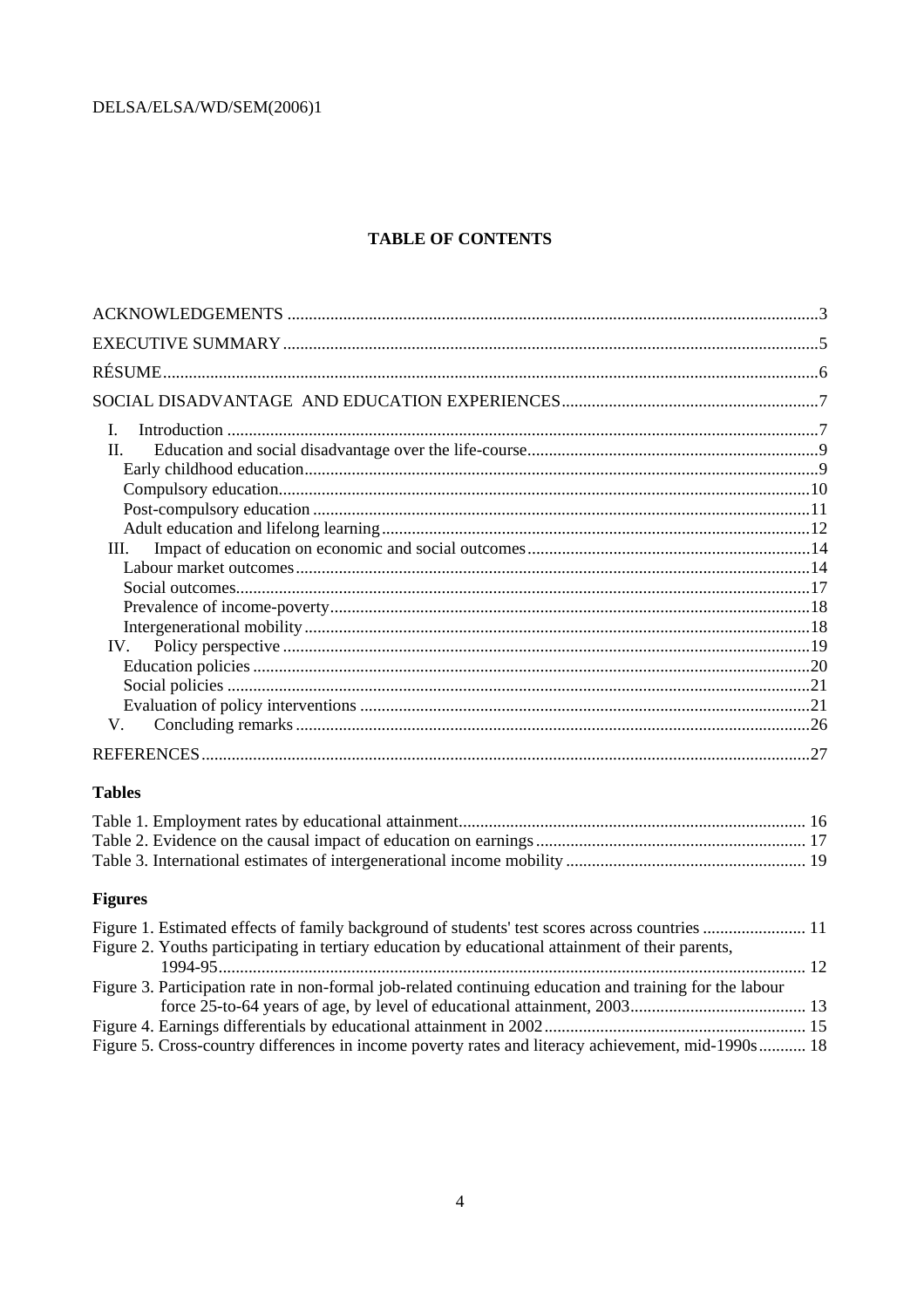#### **EXECUTIVE SUMMARY**

<span id="page-5-0"></span>1. This paper discusses how social disadvantage affects the learning experiences of households with fewer economic resources, at each stage of the individuals' life-course, and on some of the "social" effects of such learning. It argues that while education can be an escalator out of social disadvantage — leading to better job prospects for youths facing greater risks of poverty and reducing the prevalence of income poverty in adult age — educational failure can reinforce it: a significant minority of students in several OECD countries do not even complete compulsory education; students' test scores in lower secondary education are strongly shaped by family characteristics; and the expansion of university education has most often benefited households with better educated parents. Far from "equalising" opportunities, education can be a powerful driver of social selection. When returns to education increase over time, this may lead to greater inter-generational persistence of poverty and less equality of opportunities.

2. The paper discusses the role of policies that pay special attention to the learning experiences of individuals from disadvantaged backgrounds, as part of a broader strategy to fight poverty and social exclusion. These policies fall into two main categories:

- *Educational policies*. These policies can be designed with the aim of offsetting some key aspects of family disadvantage that hold back educational achievement, and these policies do not necessarily hold back students' achievement at the higher end of the proficiency scale. Some OECD countries have much more equitable policies regulating school admission than others, and sorting of students by proficiency levels occurs at a later age. Interventions that aim to bolster both cognitive and non-cognitive skills of students from disadvantaged backgrounds can play an important role in limiting social exclusion and facilitating the task of social policies at a later stage of the individuals' life-course.
- *Social policies*. These policies can be designed so as to strengthen their learning content. Emphasis is here placed on policies that offer cash transfers to families with children that are conditional on sending children to school; learning programmes targeted at youths who dropped out of formal schools; adult training targeted to individuals with lower educational attainment; policies that provide recognition for competences learned on-the-job; as well as programmes that aim to alter parental attitudes to education (e.g. parenting programmes) or that offer out-of-school programmes that can influence peer groups of children.

3. A crucial feature when designing programmes focused on the learning experiences of individuals is their *timing*. Over the years, a substantial body of evidence has accumulated that testifies to the importance of programmes targeted to *pre-school* children from disadvantaged background. This is less agreement on the effects of programmes targeting disadvantaged individuals in a later stage of their lifecourse. The paper reviews evidence from three such programmes: school based programmes targeting disadvantaged students, financial support and 'mentoring' provided to disadvantaged students, and programmes for adults and high-school drop-outs. Evidence from programme evaluations suggests that such programmes can improve both employment and earnings prospects of individuals from poor families when they are properly designed, well-targeted, adequately financed, and monitored through appropriate evaluation strategies.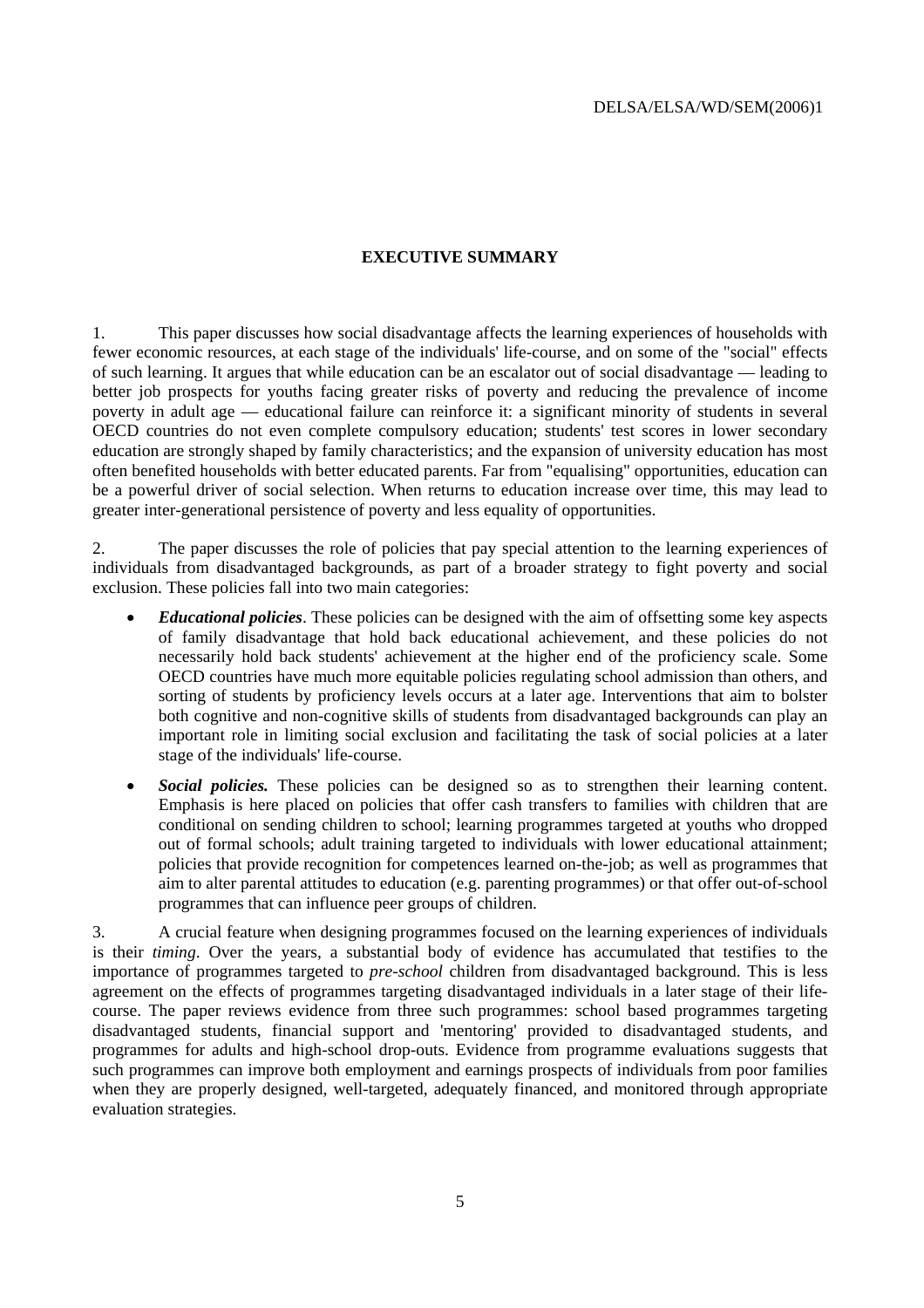#### **RÉSUME**

<span id="page-6-0"></span>4. Ce document présente une analyse de la relation entre désavantage social et parcours éducatifs des individus issus d'un milieu familial défavorisé à chaque étape de leur vie, et décrit certaines des conséquences de ces parcours pour la société dans son ensemble. Une conclusion générale est que si la formation peut servir d'ascenseur social –– en offrant de meilleures perspectives d'emploi aux jeunes les plus menacés de dénuement et en réduisant la prévalence de la pauvreté économique à l'âge adulte –– l'échec scolaire peut en revanche renforcer le désavantage social : dans plusieurs pays de l'OCDE, une minorité importante d'élèves n'arrive même pas au terme de l'enseignement obligatoire ; dans le premier cycle du secondaire, les résultats des élèves aux tests dépendent beaucoup des caractéristiques de la famille ; et le développement des études universitaires a le plus souvent profité aux ménages dont les parents étaient relativement mieux instruits. Loin d' « égaliser » les chances, l'éducation peut être un puissant moteur de sélection sociale. Dans un contexte où le rendement de la formation augmente avec le temps, cette dynamique pourrait conduire à une persistance de la pauvreté de génération en génération plus accentuée ainsi qu'une diminution de l'égalité des chances.

5. Ce rapport analyse aussi le rôle des politiques qui sont plus particulièrement axées sur les parcours d'apprentissage des personnes issues des milieux défavorisés, dans le cadre d'une stratégie plus vaste de lutte contre la pauvreté et l'exclusion sociale. Ces mesures peuvent être groupées dans deux grandes catégories:

- *Les politiques d'éducation*. Ces politiques peuvent être conçues dans le but de compenser certains aspects essentiels des désavantages dus au milieu familial, qui freinent la réussite scolaire, sans pour autant nécessairement entraver celle des meilleurs élèves. Dans certains pays de l'OCDE, les règles d'admission à l'école sont beaucoup plus équitables que dans d'autres et la répartition des élèves par niveau de compétence se fait à un âge ultérieur. Les mesures destinées à renforcer les compétences à la fois cognitives et non cognitives des élèves issus des milieux défavorisés peuvent jouer un rôle important en limitant l'exclusion sociale et en atténuant le recours à des mesures sociales à un stade ultérieur de la vie des intéressés.
- *Les politiques sociales*. Ces politiques peuvent dans leur conception avoir un contenu formation plus important. Sont en l'occurrence privilégiés : les politiques qui prévoient l'octroi de ressources financières aux familles à la condition que ces dernières envoient leurs enfants à l'école ; les programmes de formation ciblés sur les jeunes sortis prématurément du circuit scolaire ordinaire ; la formation pour adultes ciblée sur les individus ayant un faible niveau d'instruction ; les politiques de validation des acquis professionnels ; ainsi que les programmes dont l'objet est de modifier l'attitude des parents à l'égard des études (programmes de formation à l'art d'être parents, par exemple) ou qui proposent des activités extra-scolaires, pouvant exercer une influence sur des groupes d'enfants du même âge.

6. Un aspect essentiel des programmes axés sur les parcours d'apprentissage est le *stade de la vie* auquel ils sont mis en oeuvre. Au fil des ans, on a accumulé une masse considérable de données qui témoignent de l'importance de cibler les programmes sur les enfants issus des milieux défavorisés dès la *préscolarisation*. Il y a moins d'accord pour ce qui est des effets des programmes ciblés sur des personnes défavorisées à un stade ultérieur de leur vie. Ce document passe en revue des données factuelles concernant trois types de programmes : les programmes mis en oeuvre dans les établissements scolaires en faveur des élèves défavorisés ; les aides financières et le mentorat assurés à ces élèves ; et les programmes pour les adultes et les personnes qui ont abandonné leurs études dans le deuxième cycle du secondaire. Les évaluations disponibles suggèrent que lorsque ces programmes sont correctement conçus, bien ciblés, adéquatement financés et suivis grâce à des stratégies appropriées d'évaluation, ils peuvent améliorer à la fois l'emploi et les perspectives de gains des personnes issues de familles démunies.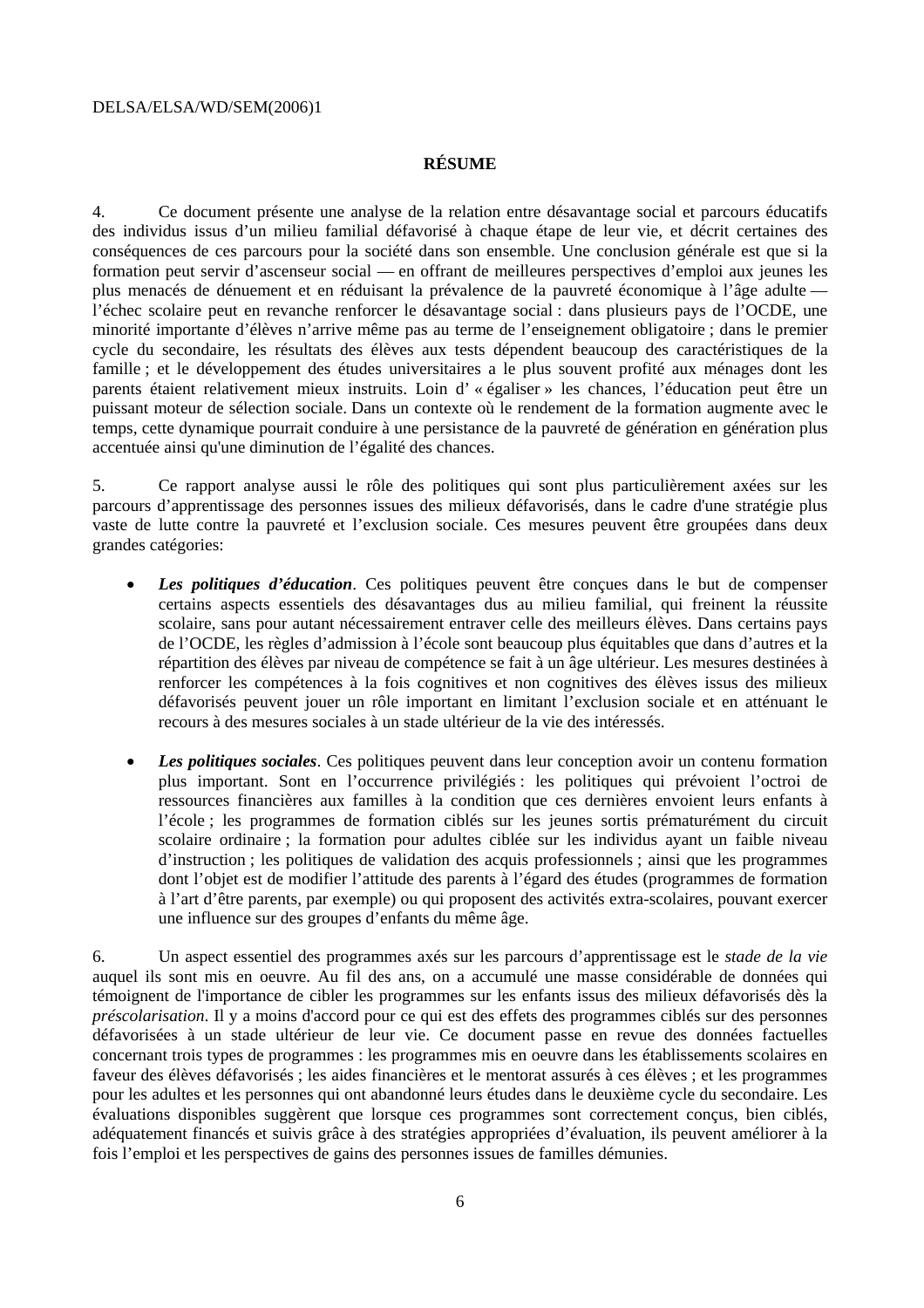#### **SOCIAL DISADVANTAGE AND EDUCATION EXPERIENCES**

#### <span id="page-7-0"></span>**I. Introduction**

7. Education is a key driver of economic and social success for individuals, employers and nations. Writers in many disciplines have noted that education can enhance social welfare, impact upon economic growth and be a key factor in the design and implementation of economic and social policy. In many quarters education is believed to offer a route where people can escape from disadvantaged family backgrounds and climb the social ladder. There are, in short, social benefits of learning beyond the economic ones that accrue to each individual (Box 1).

8. However, education experiences remain strongly associated with social disadvantage. In many countries there are large numbers of people with very low education levels whose family origins were impoverished and characterised by disadvantage. Whilst education can break such intergenerational cycles of disadvantage, it can also act to reinforce them: for example, if education policy is not designed with egalitarian notions in mind. This is one of the reasons why the ability of education to operate as a mechanism with the potential to offset social disadvantage is important.

9. Empirical evidence from studies conducted by social scientists makes it clear that there is significant scope for education to play a role in influencing the economic and social situations of people. In cross-country comparisons of education and economic growth, formal schooling plays an important role in enhancing economic growth (Barro, 1997, Barro and Lee, 1993, and Krueger and Lindahl, 2001). Education has been shown to significantly raise labour market earnings and employment probabilities (Card, 1999) and to significantly impact upon health (Currie, 1995), crime (Lochner and Moretti, 2004) and a range of other social capital outcomes (Hammond and Feinstein, 2004).

10. Most of this work concerns itself with the 'average' effects of education. For example, by how much more does a country's GDP grow if average years of schooling rise? Or by how much on average do earnings rise for another year of schooling? There is a lot of evidence in this vein in a very rich and highly developed empirical literature. There is more limited research looking at the experience of disadvantaged groups. I consider both sets of evidence in this paper.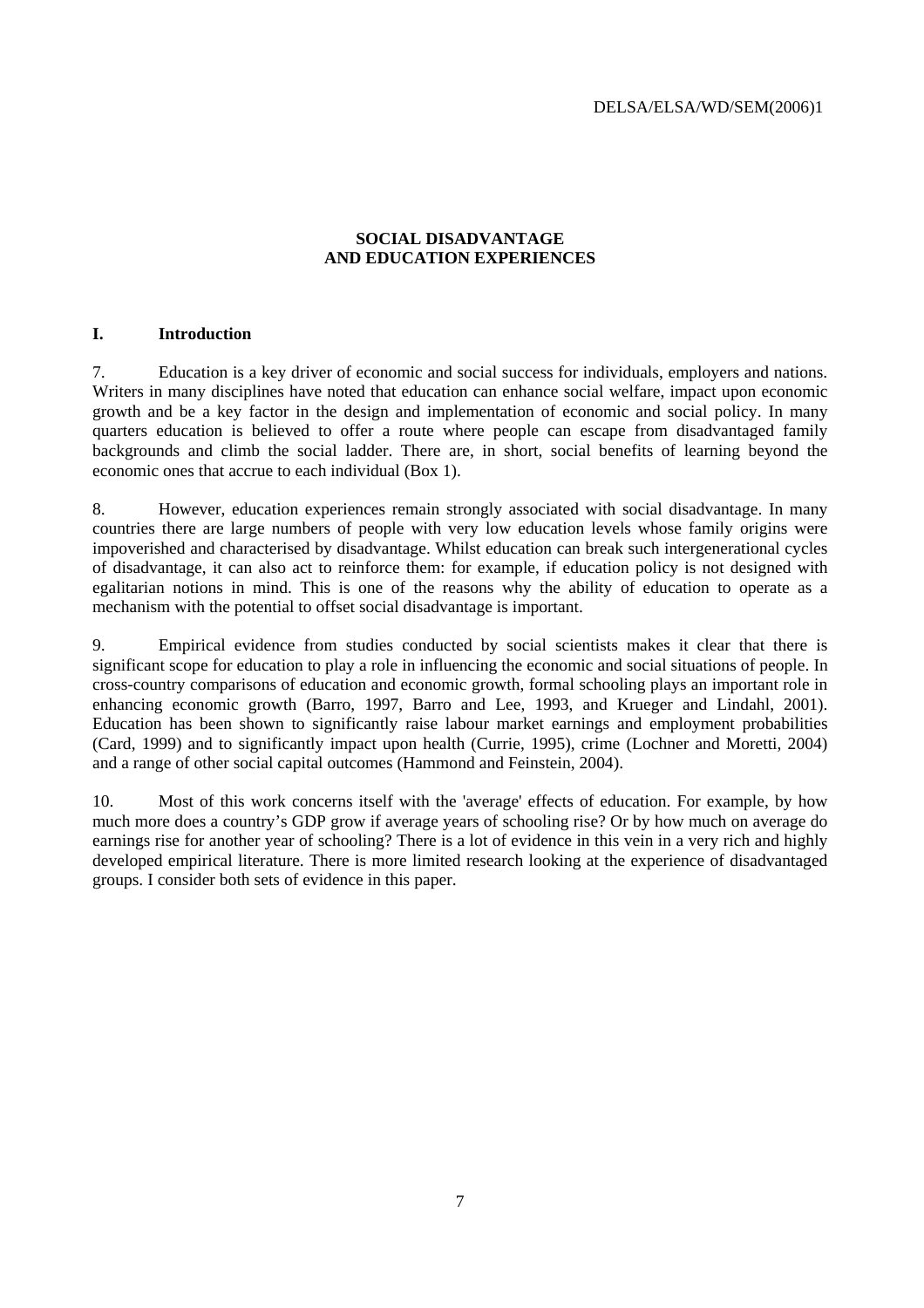#### Box 1. **OECD work on the "social outcomes of learning"**

A large body of empirical literature has looked at the economic returns that investments in education bring to individuals. Such returns are, however, only part of the bigger picture. In addition to economic returns (in the form of labour market advantage), learning experiences — both in and outside school setting — bring other types of benefits. Some of these benefits accrue to individuals, as in the case of better health conditions; others may affect the broader community in which individuals live, as in the case of better parenting practices, greater involvement in community life and lower crime. For the purpose of better identifying and measuring these effects, the OECD Centre of Educational Research and Innovation launched in 2004 a project on the "Social Outcomes of Learning". This paper contributes to this project as part of the broader OECD work on resource distribution".

There are two main reasons why discussions about the "social outcomes of learning" are of direct interest to the social policy community in OECD countries:

- First is the attention recently given to the notion of "active social policies". Such notion which featured prominently at the April 2005 meeting of OECD social policy ministers — emphasises the importance of shifting from a remedial approach in social policy to one that privileges the goals of 'making work pay' and of facilitating people's integration into the labour market. This shift of emphasis calls for greater attention to those learning experiences that can either enhance or hamper the employment and career prospects of individuals at greater risk of social exclusion. The more social policy makers pitch their strategies to 'integration into the labour market', the less they can afford to ignore how learning shapes the labour market outcomes of poor people.
- The second reason for investigating the social outcomes of learning relates to the traditional goal of social justice embedded in most social programmes. While, traditionally, these programmes have focused on measures of income poverty and inequality at a given point in time, growing attention is being paid today to the inter-generational transmission of such inequalities. The existence of such transmission has implications for both social justice and for economic efficiency, to the extent that able and motivated youths from disadvantaged backgrounds may be denied the opportunities provided by a modern market economy.

11. Because the existing empirical literature is less focused upon the scope for education to offset social disadvantage, it is worthwhile organizing the discussion into a two-stage process. There are large bodies of evidence first on how disadvantage affects learning experiences and second on how learning experiences affect outcomes in adulthood. It is the combination of the two links (in a world where the economic or social premium to education is increasing over time) that may worsen the conditions of those from disadvantaged families. Because of this, I motivate my discussion of the evidence by appealing to this life-course, or sequential, approach which splits the impact of education into a two-stage process: first, the impact of disadvantage on education over the life-course; second, the impact of education on adult economic and social outcomes. Even if both of these are 'average' effects, this sequential approach still tells us about the role education can play as a transmission mechanism.

12. Because educational experiences and achievement are increasingly important in shaping people's life chances, especially their ability to get a good job offering a decent career, this has significant implications for social policies in many OECD countries. The increased focus of active social policies on 'making work pay' and integrating people into the labour market, coupled with education mattering more, means that governments need to focus more on education and education policy, to make sure that a group of disadvantaged individuals are not left behind. How the evidence on education and social disadvantage links to this policy debate will also be considered in this paper.

13. Discussing the evidence on the impact of education, and linking it to an appropriate policy perspective, is a highly challenging and important task. This is the aim of this paper, which is structured as follows. Section II discusses the evidence on how educational experiences are related to social disadvantage and other family characteristics. Section III considers research findings on the impact of education on economic and social outcomes in adult life. Section IV places the discussion into its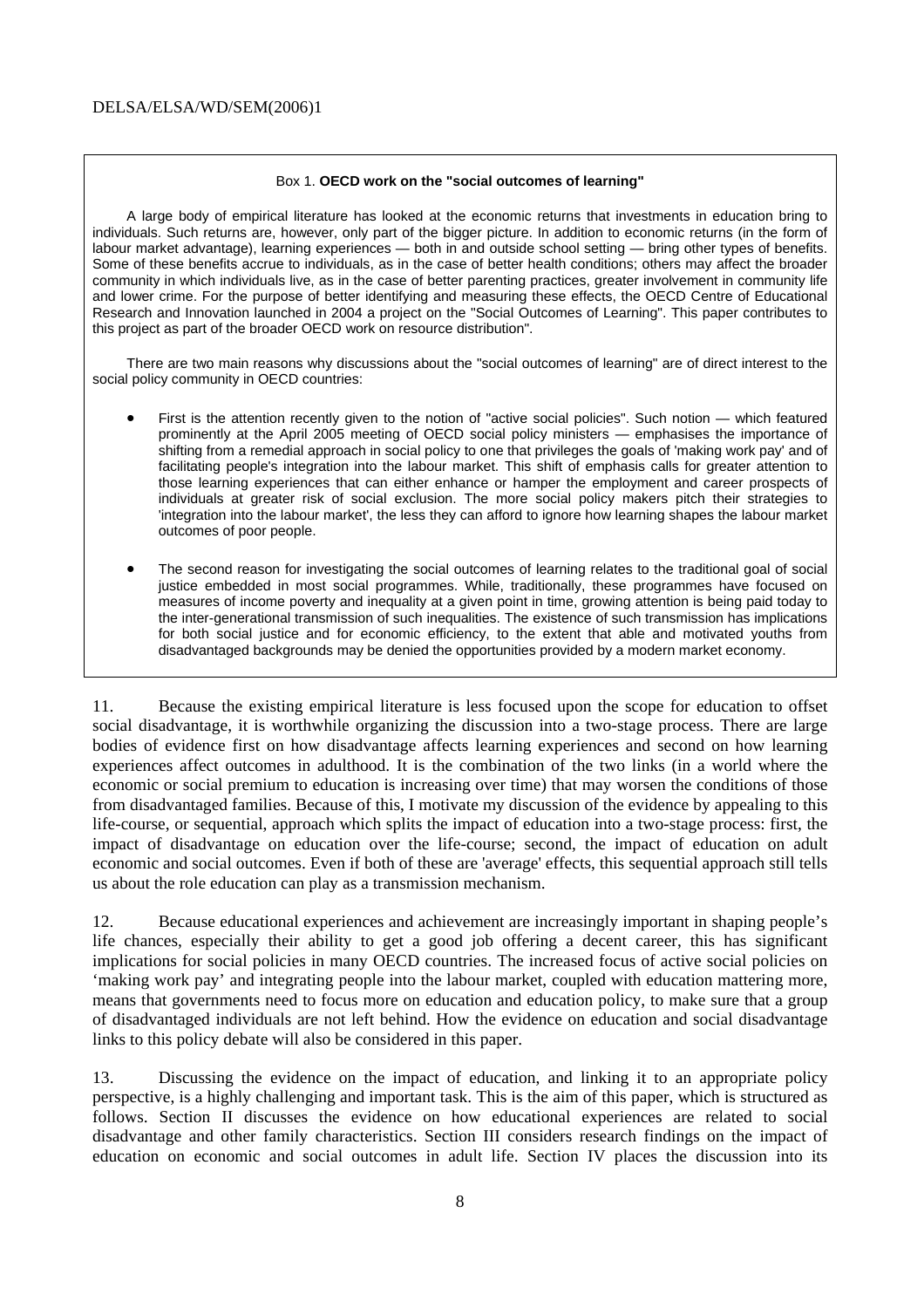<span id="page-9-0"></span>appropriate policy perspective, together with a discussion of evidence from education evaluations, whilst Section V concludes.

#### **II. Education and social disadvantage over the life-course**

14. Education is linked to various dimensions of social disadvantage throughout an individual's life span. This includes their time in pre-primary education, in the compulsory schooling system during their childhood years, as young adults in post-compulsory education and during the years of adulthood. In this Section I consider empirical evidence on the connections between education and social disadvantage for each of these life phases in turn. The aim of this section is to discuss and summarise the evidence on how different dimensions of social disadvantage shape learning experiences during the life-course.

15. Much of the work in this area draws upon longitudinal data sources that follow children as they grow up and collect various data on their educational skills and experiences in these years, but also information on their parents and area where they were raised. The usual approach is to present findings from statistical regressions that relate measures of education to the disadvantage indicator of interest whilst controlling for other relevant factors. This research approach then shows the average links between education and disadvantage. Somewhat less common, though highly appealing from a research methodology perspective, is to assign children or adults to particular learning programmes (either through randomized controls, or through quasi-experimental routes offered by policy changes): this approach allows to carry out comparisons of affected individuals as compared to those not affected to deduce the impact on economic and social outcomes.

#### *Early childhood education*

16. Gaps in cognitive and non-cognitive skills arise before children go to school. A huge, and sometimes contentious, research literature looks at many of the links between early child development and social disadvantage. Recognition of the importance of this connection is confirmed by the existence of active policies like *Head Start* in the United States or *Sure Start* in the United Kingdom, which are designed to level the playing field at or near school entry age for children from less privileged backgrounds.

17. Much of the work by economists and social policy researchers relates early age test scores of children to family background and uncovers important correlations. Some of the work, like that on early childhood programmes like *Head Start* (see the discussion in Currie, 2001), is of an experimental nature in that some children participate in a programme whereas others do not. The analysis thus compares a 'treatment' group (those in the programme) with a 'control' group (those not in the programme) to evaluate the impact of the programme.

18. It is clear from this literature that test score gaps emerge across children from different family backgrounds at early ages. For example, a recent review by Meyers *et al.* (2004) documents sizable disparities in pre-school enrolment between children from high and low education parental backgrounds. Evidence shows that early childhood education programs narrow test score gaps between ethnic minority children and whites in the United States (Currie, 2001); and that attendance at pre-school confers a cognitive advantage on children before they enter school (see Magnusson *et al.* 2004, for the United States and Sammons *et al.* 2002, for the United Kingdom).

19. The observation that a significant amount of inequality of cognitive and non-cognitive skills can be tracked to the early years, and that these early age skills are key drivers of subsequent economic and social success or failure, makes some conclude that this is the time and place where education interventions need to occur. See, among others, a strong statement of this nature from Heckman and Wax (2004) who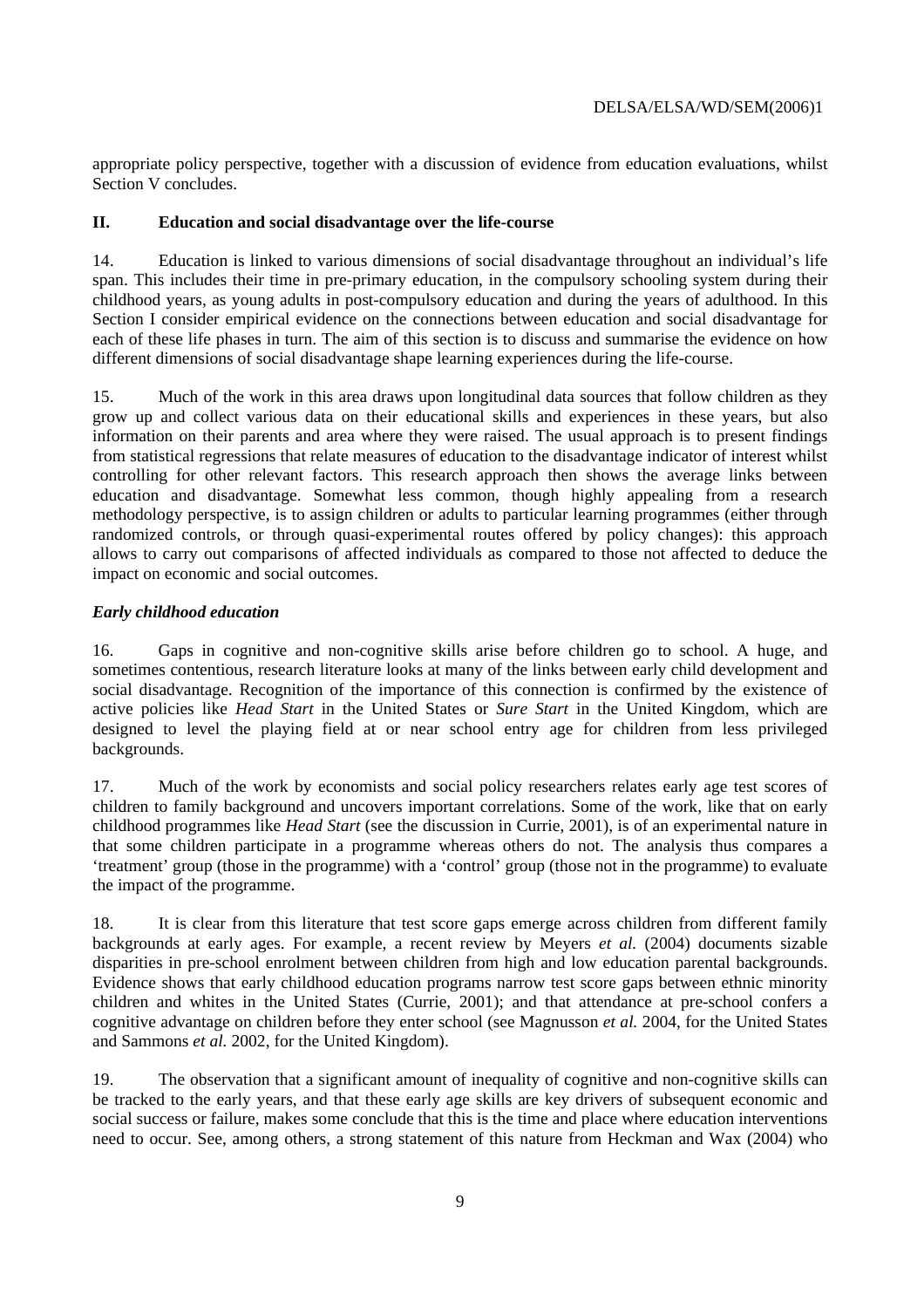<span id="page-10-0"></span>state: "Like it or not, the most important mental and behavioural patterns, once established, are difficult to change once children enter school". The argument is that there is a higher return to investments made in the early years, as compared to later on in the life course. This is controversial, and will be partly discussed in the policy section below. One important issue is whether gains from early interventions persist or tend to decay if not supplemented by further measures, and this is an issue that remains far from resolved. However, at this juncture, the key point to take away is that there exist significant gaps in cognitive and non-cognitive skills that arise even before school, that the gaps are strongly linked to social disadvantage and family background, and that 'quality' early childhood education may play a role in narrowing them.

#### *Compulsory education*

20. The test score gaps evident in the early years continue to develop and widen in the school years. In academic work and in the policy arena the links between education experiences and measures of childhood disadvantage have long been recognised. Empirical research on education and social disadvantage has often linked observable measures of educational achievement to various aspects of disadvantage. These include (among others): child poverty; parental education and income; parental attitudes; neighbourhood factors. There is a by now sizable body of evidence (Currie, 1995; Gregg and Machin, 1999, 2001) that educational achievement is significantly lower for children from disadvantaged backgrounds. This includes a higher probability of dropping out of school, lower qualification attainment and lower test scores at various ages through the school years. These gaps are present even in studies that condition on the early age (pre-school or at or near school starting ages) test scores of children.

21. There is a lot of evidence showing that children from relatively disadvantaged backgrounds do worse in terms of educational attainment through the school years or in terms of education levels achieved at the compulsory school-leaving age. Much of this comes from studies based upon single countries. However, with some of the data sources on international test scores of school-age children one can draw some international comparisons to illustrate the almost universal strong links between pupil achievement and family background. Figure 1 shows family background effects on test scores from an interesting recent paper by Schuetz, Ursrpung and Woessman (2005). This uses cross-country data from the Third International Mathematics and Science Study (TIMSS) from 1995 and its repeat survey from 1999. In 53 out of 54 countries the family background effect is statistically significant and the implied gaps in test scores are large. Moreover, the estimates are internationally comparable and show very large family background effects in some countries. The largest family background effects are in England and, whilst all show an important family background gradient, there is a fairly wide range of estimates (and the relative positions may be sensitive to the use of TIMSS data as compared to other survey data on pupil achievement).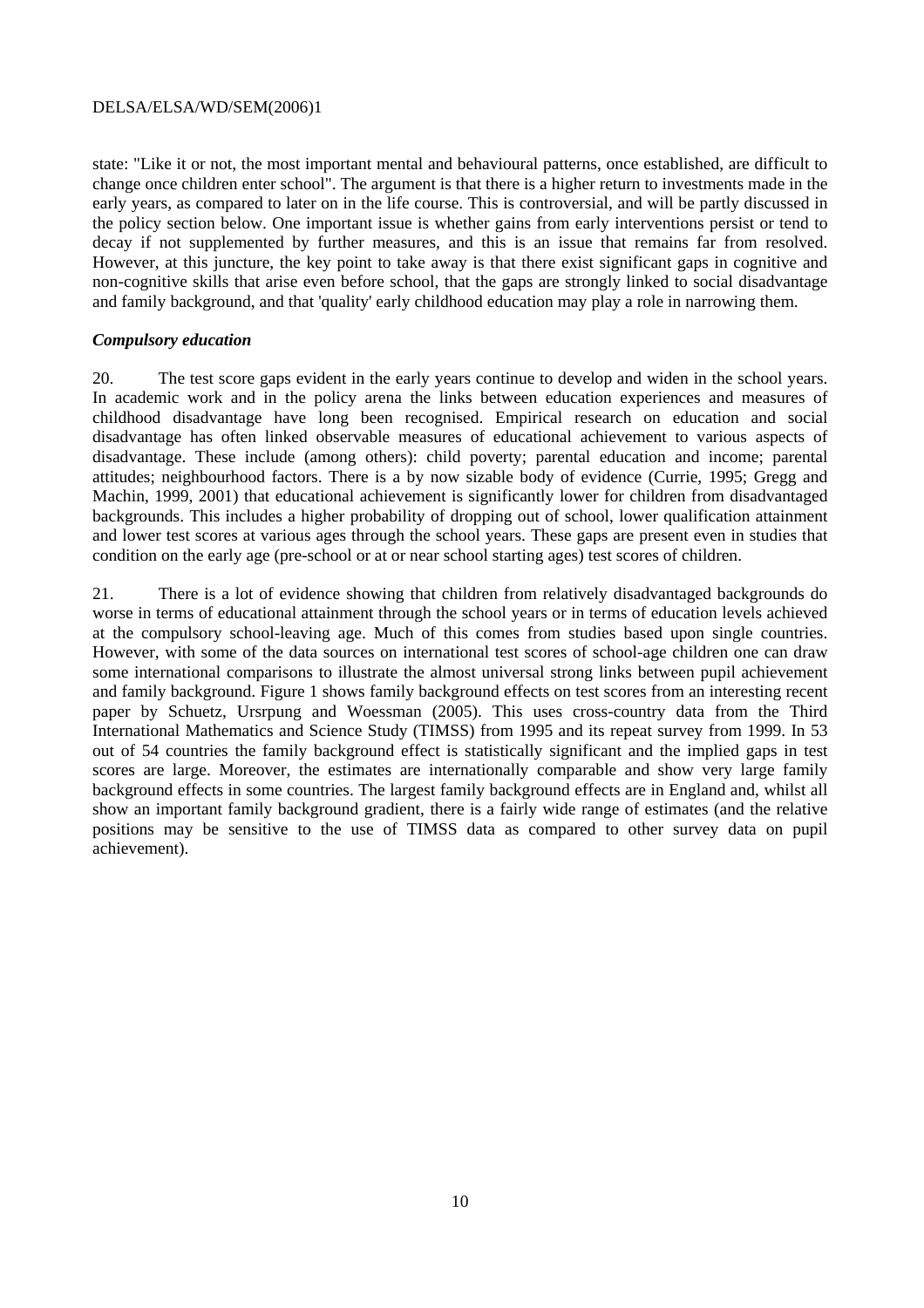<span id="page-11-0"></span>

Figure 1. **Estimated effects of family background of students' test scores across countries**

Note. Family background effects are based on reported measures of the number of books at home; test scores are average maths and science scores from TIMSS. The family background effects are estimated from statistical regressions explaining standardised test scores based on the number of books at home. As standardised test scores have an international standard deviation of 100, these effects can be interpreted as percentages of an international standard deviation by which test achievement increases if the number of books is raised by one category. The authors validate these estimates by also looking at other measures of family background from the 2001 Progress in International Reading Literacy Survey (PIRLS).

*Source*: Scheutz, Ursprung and Woessman (2005).

22. A recent interesting strand of work in this area focuses on non-cognitive skills (like social skills and motivation) and their role in affecting education and life chances. A body of work by Heckman and colleagues (Carneiro and Heckman, 2003, Heckman and Rubinstein, 2001, Heckman and Vtylacil, 2001) has shown that better non-cognitive skills, including many developed in the early years of life, also lead to improved educational outcomes. This confirms that the better development of cognitive and non-cognitive skills has scope to enhance educational performances.

#### *Post-compulsory education*

23. Social disadvantage also matters for the phase of post-compulsory education, where it is evident that educational inequalities linked to family background tend to persist and become larger (Feinstein, 2004). The likelihood of staying on after the compulsory school-leaving age is linked to family background and social disadvantage in many countries. Since participation in higher education enhances life chances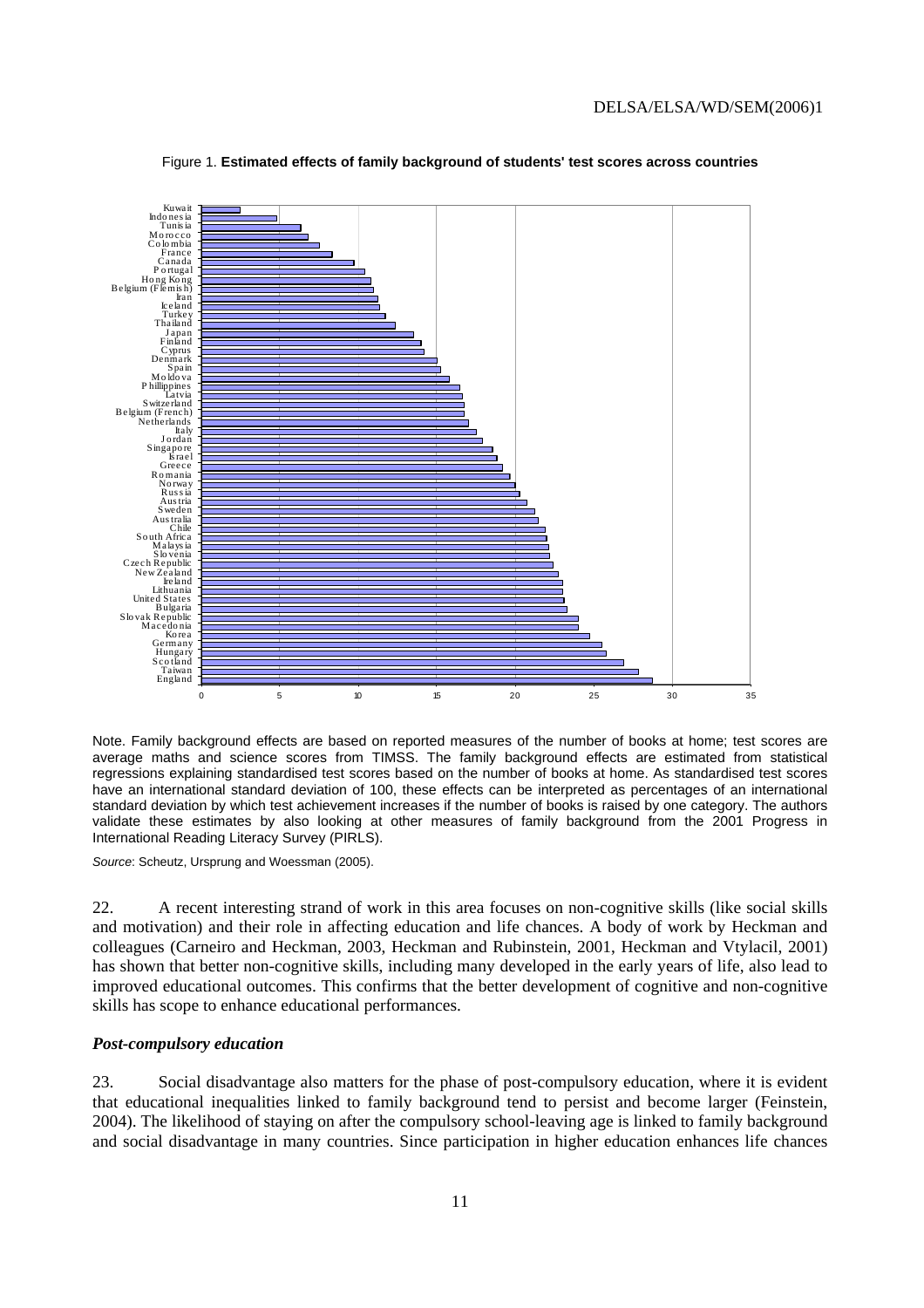<span id="page-12-0"></span>and success as an adult, this compounds the already wide inequalities linked to social disadvantage that arise in the childhood years.

24. There are a range of issues pertaining to the way in which social disadvantage lowers the probability of participating in higher education (or pushes people from such backgrounds into the lower quality end of the spectrum). Work looking at participation in higher education, or more specifically university attendance, has shown that people from lower income backgrounds have significantly lower participation rates (two recent example are Blanden and Gregg, 2004, for the United Kingdom; and Black and Sufi, 2002, for the United States). Whilst there are problems of comparability across countries, owing to data differences and to the different nature of higher education systems, Figure 2 shows difference in participation in tertiary education by parents' level of education for a range of countries. In all of them there are sizable gaps between participation rates of those from families with parents who themselves have tertiary levels of education as compared to parents with lower education levels.





Note: Participation rates of 18-24 year olds. *Source*: EURYDICE (1997).

25. The other feature of post-compulsory education and its connection to social disadvantage is that people from poorer backgrounds who do participate tend to enrol on courses, or in institutions, that yield lower economic and social benefits. This includes a lower likelihood of studying at "elite" universities (Chevalier and Conlon, 2003) and also a higher probability of studying for a vocational qualification rather than an academic qualification (Conlon, 2002).

#### *Adult education and lifelong learning*

26. Social disadvantages experienced earlier in life also impact strongly on adult life chances (Bynner and Feinstein, 2004). This is clearly bad for them and for national prosperity, and research has shown that education is an important factor in explaining why these basic skills deficiencies arise. Studying the characteristics of the low basic skills group amongst the adult population shows them to very clearly be those who left the school system at the compulsory school-leaving age, who typically have no educational qualifications, and who come from poorer and more disadvantaged social backgrounds.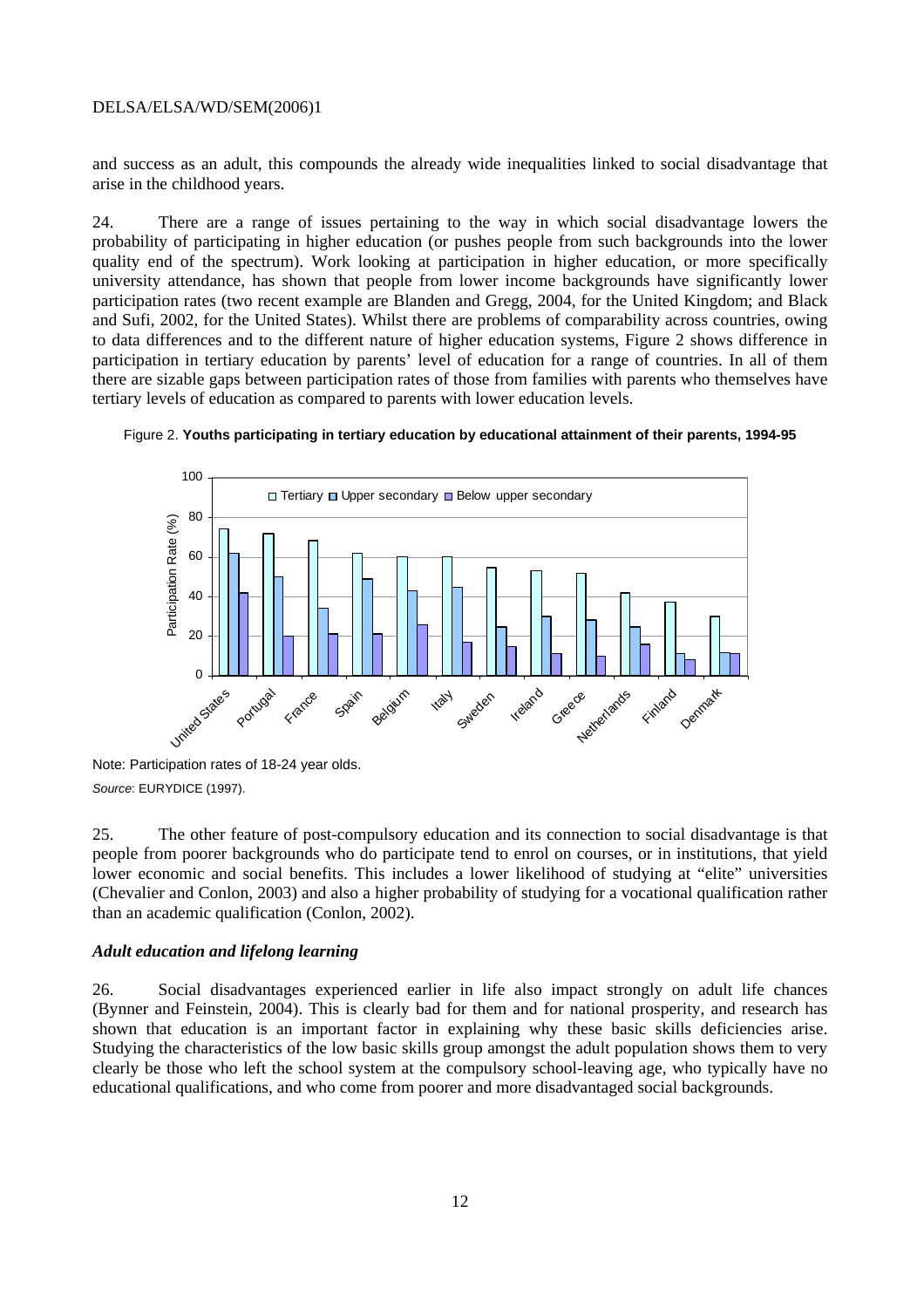<span id="page-13-0"></span>27. Figure 3 shows rates of attendance in adult education by educational attainment. Participation rates are higher in all countries for the most educated. The lifelong learning process evidently is biased towards those that already have more education, and this has a reinforcing effect on the educational inequalities. Without exception, even in the Scandinavian countries where the adult education and training gap is narrower by education group, there seems less scope to alleviate problems linked to low educational levels and/or poor basic skills that emerge from the adult education system.

#### Figure 3. **Participation rate in non-formal job-related continuing education and training for the labour force 25-to-64 years of age, by level of educational attainment, 2003**



Note. Countries are ranked, from left to right, in ascending order of the participation rates in non-formal continuous education and training, for all levels of education, within a 12-month period.

1. Data for Canada refer to 2002.

*Source:* OECD (2005), *Education at a Glance*, Paris.

28. The persistence of these skills problems through adult life is not only bad news for the individuals concerned (in terms of unemployment, deprivation and so on) but also for their families, their children's educational performance and for the communities in which they live. Social disadvantage clearly has much wider and far-reaching implications since cycles of disadvantage can run across generations and through families and communities. The fact that education is so inherently connected to social disadvantage makes the scope for social policy that affects educational opportunities all the more important, even if their specific features should reflect the relative importance of the various factors that lead poor households to 'under-invest' in education (Box 2).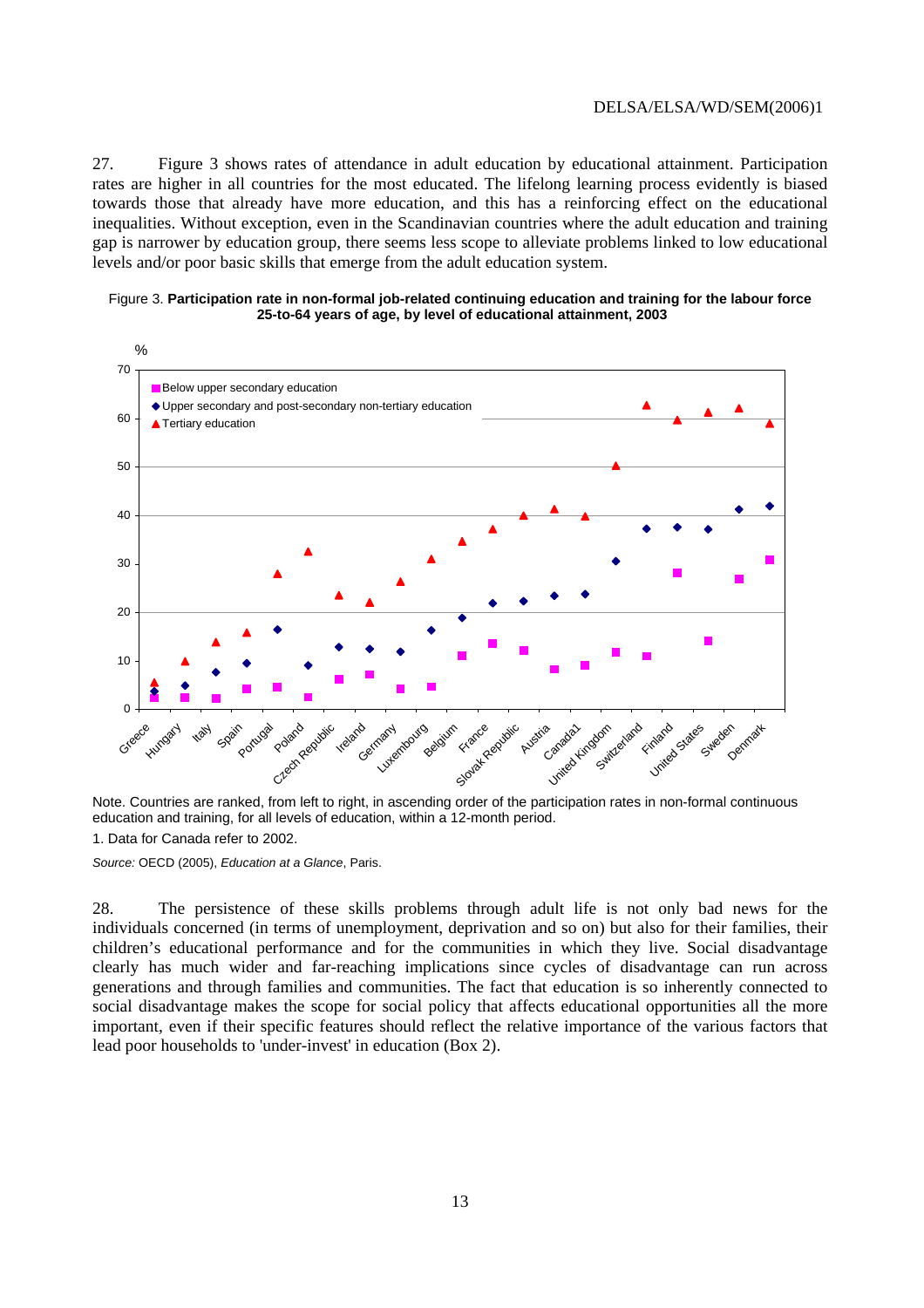#### Box 2. **Reasons why the poor do not invest in education**

<span id="page-14-0"></span>The interpretation of education gaps by family background has received a lot of research attention. A sizable, and often contentious, debate has considered whether family income in itself matters, or whether one can attribute lower education levels and post-compulsory participation to other factors of disadvantage (like those acquired much earlier on in life). For example, some authors (like Mayer, 1997) argue that it is not income *per se* that directly affects children's life chances, but rather the factors that cause parents to have low incomes. Whether this is the case, or that income does matter, it remains the case that one sees lower participation in higher education from people who grew up in a poorer, or more disadvantaged, family environment. This is therefore an important issue for social policy, although which view is more correct of course matters when thinking about an appropriate policy response.

Lower levels of access to tertiary education have also been linked to the presence of family credit constraints, to different rates of time preference amongst people from different family backgrounds and to differing attitudes to debt. These are all factors that link to social disadvantage and unravelling their relative importance in explaining lower access and participation is not straightforward on the basis of existing empirical evidence. But all are issues that need to be considered, especially when considering policy options.

#### **III. Impact of education on economic and social outcomes**

29. A large body of research over the years has studied the impact of education on a range of economic and social outcomes in adulthood. Amongst economists the principal focus has been on the way that education is valued in the labour market, especially in terms of the wage returns that accrue to higher education levels. This originates in the path-breaking work on human capital from the 1960s and 1970s (Becker, 1964) which developed an analytical framework explaining why individuals invest in education and training in a manner analogous to firms' investment in physical capital. Other social scientists have considered wider benefits from education, with particular focus placed on the connections between education and outcomes like health, crime and civic participation and engagement, often in the context of a wider agenda on social capital (with origins developed in Coleman, 1988, Putnam *et al.,* 1993, and Fukuyama, 1995).

#### *Labour market outcomes*

30. It is now well established that education is closely connected to better labour market outcomes. In economic terms, an individual's decision to invest more in education generally yields a positive and significant return to that investment (Becker, 1964, Mincer, 1974). This is, of course, a return that is private to the individual making the investment.

31. There is by now a lot of evidence that there are significant wage and employment returns to education. There is also evidence that the advantage provided by education has been increasing over time (at least in the recent past – in other periods, like the 1970s, the wage advantage from higher education actually fell in the face of rapid supply increases). Figure 4, reproduced from the 2005 OECD *Education at a Glance*, shows sizable wage differentials between those with a university degree as compared to those with upper secondary or post-secondary education levels. Table 1 shows the employment rates of graduates to be significantly higher than for non-graduates for a range of countries. Moreover, the labour market advantages of graduates are also improving over time: earnings differentials of persons aged 25-to-64 with tertiary education (relative to those of persons with upper secondary education) improved, on average, by around 3% in the four years to 2002, while earnings of persons with less than upper secondary education were stable or declining in a majority of OECD countries (OECD, 2005).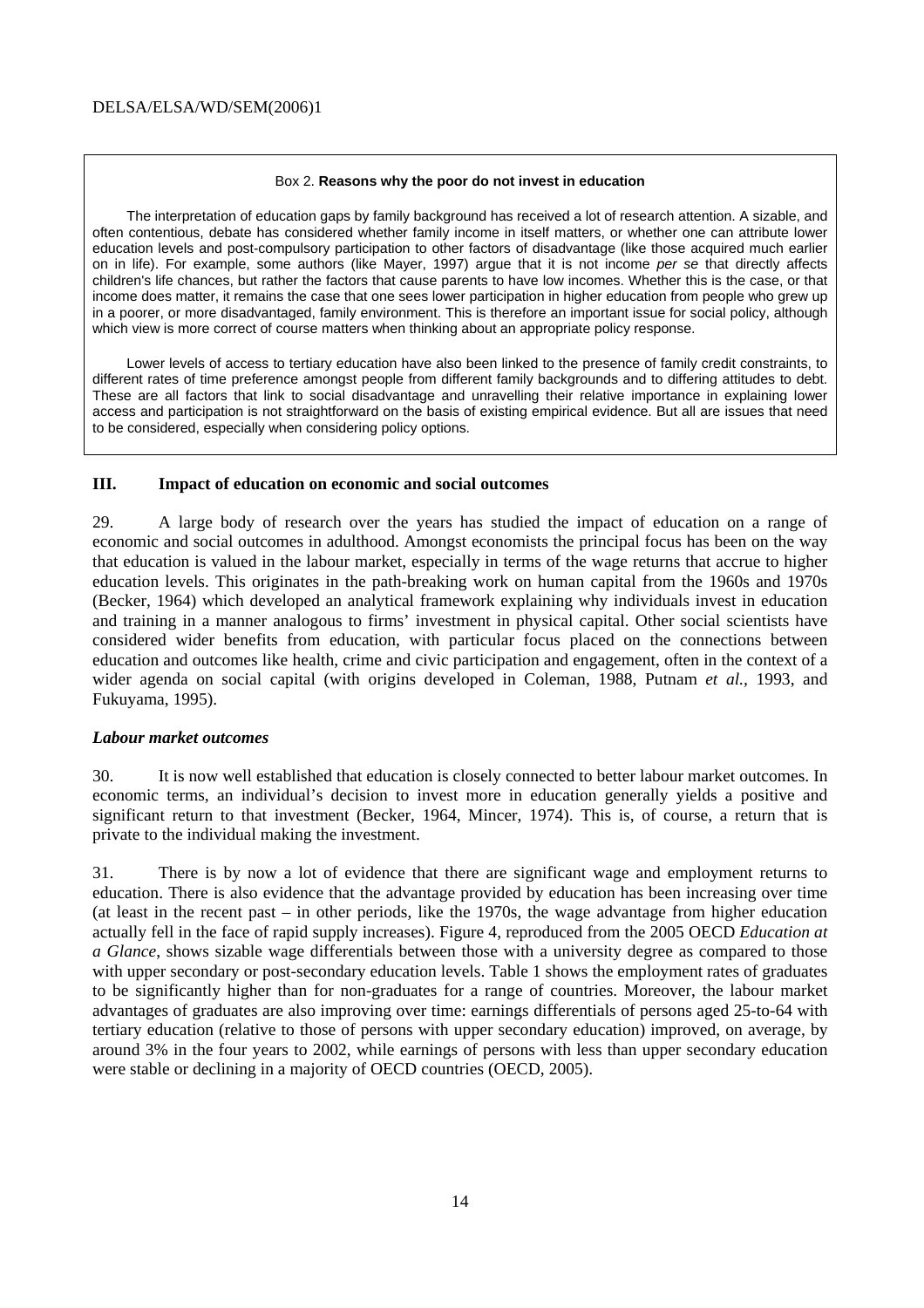<span id="page-15-0"></span>

Figure 4. **Earnings differentials by educational attainment in 2002** 

University Degree Relative to Upper Secondary/Post-Secondary Non Tertiary Levels

Note: Private internal rates of return for an individual obtaining a university-level degree (ISCED 5/6) from an upper secondary and post-secondary non-tertiary level of education (ISCED 3/4). Life-time income streams refer to people 25-to-64 years-old.

*Source:* OECD (2005), *Education at a Glance,* Paris.

32. There are some important issues of interpretation surrounding these labour market differentials. The empirical literature on the private wage returns to education is one of the largest areas of empirical microeconomics. Because of this, various issues of modelling and measurement are well understood.<sup>1</sup> One of the critical issues raised in this work is the need to ensure that there is a causal impact of education on wages so as to ensure it is education that matters in generating a 'true' return. It is important to understand the difference between the causal effect of education and simple correlations between education levels and wages (like those in Figure 4 and Table 1). As Blundell et al. put it, there is a need to "distinguish between the higher earnings that are observed for better-educated workers being caused by their higher education and individuals with greater earning capacity choosing to acquire more education" (Blundell *et al.*, 2005).

<span id="page-15-1"></span><sup>1.</sup> Very good reviews and evidence covering these issues are given in Card (1999) and in Blundell *et al.* (2000, 2005).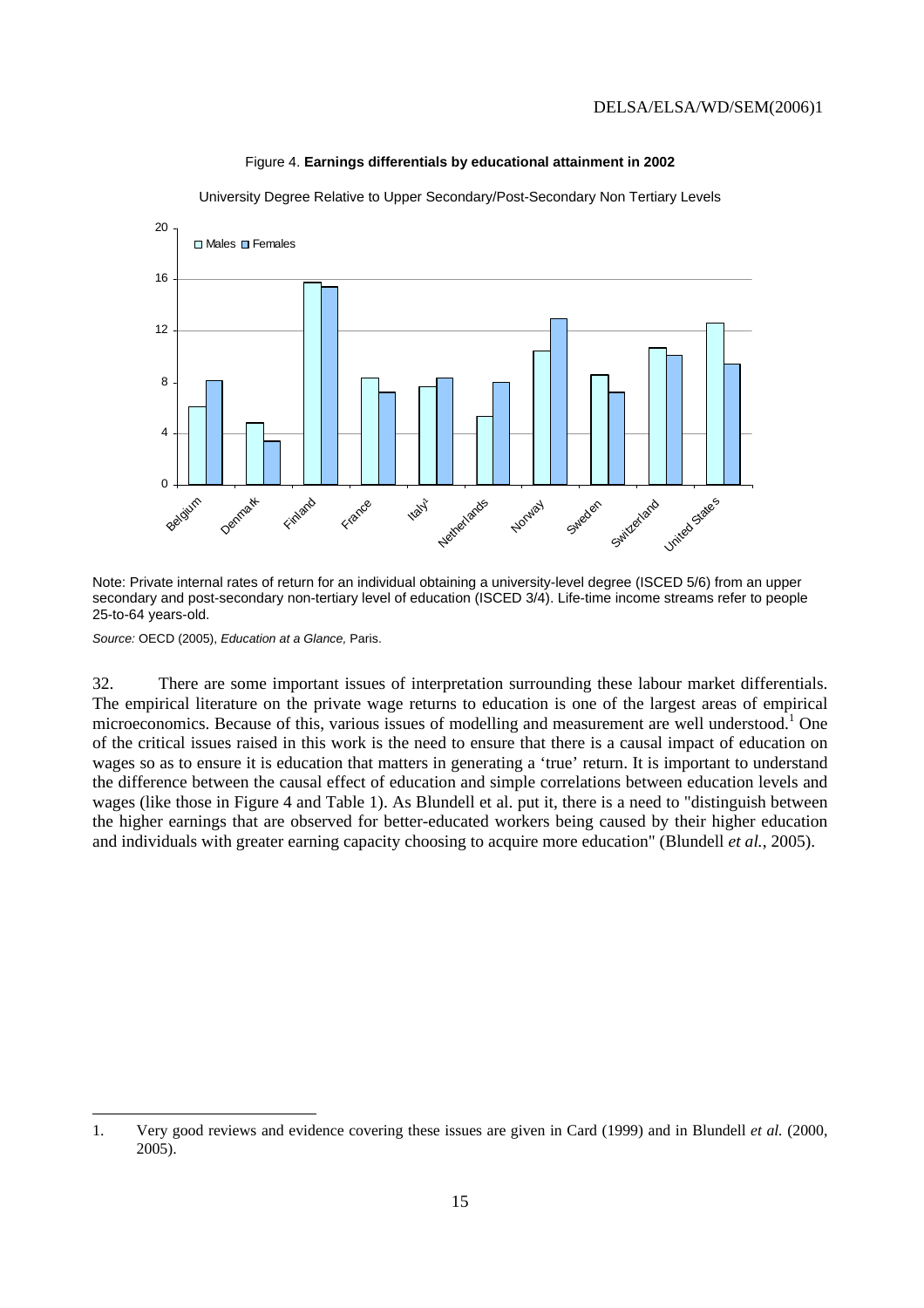<span id="page-16-0"></span>

|                          | Pre-primary and<br>Lower |                        | Upper secondary education |                            |                 | Post-secondary            | Tertiary education |                                               | All levels of |  |
|--------------------------|--------------------------|------------------------|---------------------------|----------------------------|-----------------|---------------------------|--------------------|-----------------------------------------------|---------------|--|
|                          | primary<br>education     | secondary<br>education | <b>ISCED 3C</b><br>Short  | <b>ISCED 3C</b><br>Long/3B | <b>ISCED 3A</b> | non-tertiary<br>education | Type B             | Type A and<br>advanced research<br>programmes | education     |  |
| Australia                | x(2)                     | 61                     | a                         | 84                         | 76              | x(5)                      | 80                 | 85                                            | 73            |  |
| Austria                  | x(2)                     | 55                     | a                         | 74                         | 72              | 84                        | 82                 | 88                                            | 72            |  |
| Belgium                  | 36                       | 60                     | a                         | 69                         | 74              | 76                        | 82                 | 85                                            | 67            |  |
| Canada                   | 44                       | 63                     | a                         | x(5)                       | 75              | 79                        | 82                 | 82                                            | 76            |  |
| Czech Republic           | 8                        | 45                     | 57.1                      | 75                         | 77              | 77                        | 81                 | 87                                            | 73            |  |
| Denmark                  | 43                       | 62                     | 84                        | 81                         | 68              | $\mathbf c$               | 85                 | 85                                            | 78            |  |
| Finland                  | 52                       | 68                     | a                         | a                          | 73              | C                         | 83                 | 88                                            | 73            |  |
| France                   | 48                       | 68                     | a                         | 76                         | 76              | 73                        | 85                 | 80                                            | 71            |  |
| Germany                  | 43                       | 51                     | a                         | 70                         | 54              | 78                        | 81                 | 84                                            | 69            |  |
| Greece                   | 55                       | 67                     | 79                        | 78                         | 63              | 73                        | 79                 | 83                                            | 65            |  |
| Hungary                  | 12                       | 40                     | a                         | 71                         | 72              | 77                        | [89]               | 83                                            | 64            |  |
| Iceland <sup>1</sup>     | 83                       | 86                     | 89                        | a                          | 88              | 93                        | 93                 | 96                                            | 90            |  |
| Ireland                  | 47                       | 67                     | c                         | a                          | 74              | 80                        | 84                 | 87                                            | 71            |  |
| Italy <sup>1</sup>       | 33                       | 61                     | 69                        | 72                         | 72              | 78                        | x(8)               | 82                                            | 61            |  |
| Japan                    | x(2)                     | 67                     | a                         | a                          | 74              | a                         | 71                 | 86                                            | 75            |  |
| Korea                    | 64                       | 69                     | a                         | x(5)                       | 70              | a                         | 75                 | 77                                            | 71            |  |
| Luxembourg               | 64                       | 56                     | 64                        | 69                         | 74              | 82                        | 81                 | 86                                            | 70            |  |
| Mexico                   | 60                       | 71                     | a                         | 63                         | a               | a                         | 77                 | 82                                            | 66            |  |
| Netherlands <sup>1</sup> | 48                       | 64                     | x(4)                      | 78                         | 83              | 79                        | 86                 | 87                                            | 74            |  |
| New Zealand              | x(2)                     | 63                     | a                         | 85                         | 78              | 82                        | 78                 | 84                                            | 77            |  |
| Norway                   | $\mathbf c$              | 65                     | a                         | 79                         | 79              | 85                        | 90                 | 89                                            | 80            |  |
| Poland                   | x(2)                     | 38                     | 58                        | a                          | 65              | 67                        | x(8)               | 83                                            | 61            |  |
| Portugal                 | 70                       | 82                     | x(5)                      | x(5)                       | 82              | x(5)                      | 79                 | 90                                            | 75            |  |
| Slovak Republic          | $\mathbf c$              | 30                     | x(4)                      | 67                         | 75              | x(5)                      | 82                 | 87                                            | 67            |  |
| Spain                    | 47                       | 67                     | 68                        | 73                         | 72              | 72                        | 81                 | 82                                            | 66            |  |
| Sweden                   | 59                       | 74                     | a                         | a                          | 81              | x(5)                      | 83                 | 88                                            | 80            |  |
| Switzerland              | 61                       | 68                     | 75                        | 83                         | 75              | 86                        | 92                 | 88                                            | 81            |  |
| Turkey                   | 48                       | 58                     | a                         | 66                         | 58              | a                         | x(8)               | 75                                            | 54            |  |
| <b>United Kingdom</b>    | 59                       | 54                     | 76                        | 80                         | 84              | a                         | 87                 | 88                                            | 78            |  |
| <b>United States</b>     | 54                       | 60                     | x(5)                      | x(5)                       | 73              | x(5)                      | 79                 | 83                                            | 75            |  |
| Average                  | 49                       | 61                     | 72                        | 75                         | 74              | 79                        | 82                 | 85                                            | 72            |  |

#### Table 1. **Employment rates by educational attainment**

Note. Number of 25-to-64-year-olds in employment as a percentage of the population aged 25 to 64, by level of education attained. Data in squared brackets are not statistically significant due to small sample size. The symbol "a" means that data are not applicable because the category does not apply; the symbol "c" means that there are too few observations to provide reliable estimates; the symbol "x" means that data are included in another column of the table (e.g., x(2) means that data are included in the second column of the table.

1. Data for the Netherlands refer to 2002.

*Source*: OECD (2005), *Education at a Glance,* Paris.

33. Various empirical strategies have been devised to identify the 'causal impact' of education on earnings and the approaches used are much better developed than in many other areas of empirical work in the social sciences.<sup>[2](#page-16-1)</sup> Existing evidence shows that there is indeed a sizable wage return to education. This is true in studies set in different time periods, in different countries and for different demographic groups. Of course, the estimated returns do differ with observable characteristics (*e.g.* returns to university degrees vary according to university attended and subject studied), but there is clear evidence of a significant

<span id="page-16-1"></span><sup>2.</sup> Many of the methods are quite technical in nature, but the key feature is to ensure that one eliminates any possibility of reverse causation running from education to wages. Of the strategies used, there have been statistical methods to ensure education is an exogenous variable (these are known as instrumental variable, IV, strategies), studies looking at twins and siblings so as to eliminate common family effects, and those that exploit policy variations that raise people's education levels independent of their choices (*e.g.* raising of compulsory school-leaving ages, again in an IV type approach).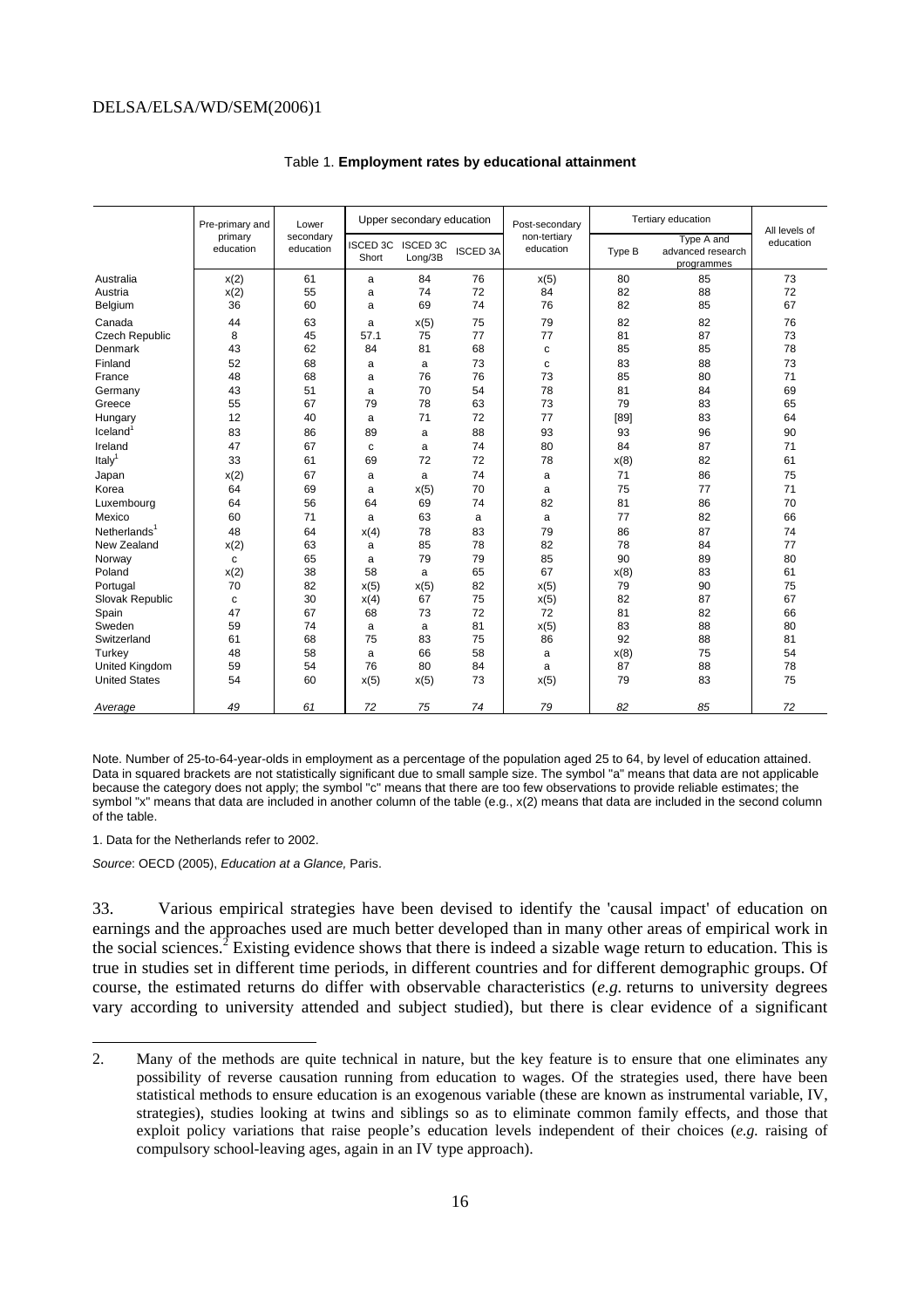<span id="page-17-0"></span>positive wage return to education. This finding holds true when one adopts methods to ensure the direction of causality runs from education to earnings and not the other way around. Table 2 summarises some of the key papers in the field: in all cases the "causal" impacts, where researchers try and ensure variations in education are driven by factors that do not directly impact on wages, are above the 'basic' uncorrected differentials. Moreover, with few exceptions, the difference between the basic and causal returns is of similar magnitudes for the studies considered in the Table (although they obviously differ across studies owing to different data, different countries and so on). Hence, there is robust cross-country evidence that the more educated get higher monetary rewards in the labour market.

| Study                           | Data                                                | Basic<br>Return | Causal<br>Return | Means to Generate Causal Estimate                                             |
|---------------------------------|-----------------------------------------------------|-----------------|------------------|-------------------------------------------------------------------------------|
| Angrist and Krueger<br>(1991)   | <b>US Census</b>                                    | $5 - 7%$        | $6 - 11%$        | Variations in years of education generated by<br>different quarter of birth   |
| Card (1995)                     | 1966 Cohort of Young<br>Men. United States          | 7%              | 13%              | Variation in years of education from proximity to<br>college when growing up  |
| Conneely and<br>Uusitalo (1997) | Finnish men in the army<br>in 1982                  | 8%              | 11%              | Variation in years of education from proximity to<br>college when growing up  |
| Harmon and Walker<br>(1995)     | <b>Family Expenditure</b><br>Survey, United Kingdom | 6%              | 15%              | Variation in education induced by raising of<br>compulsory school leaving age |
| Ashenfelter and<br>Rouse (1998) | 1991-93 Princeton<br><b>Twins Survey</b>            | 7%              | 9%               | Variation in education within twin pairs                                      |
| Miller at al (1995)             | <b>Australian Twins</b><br>Register                 | 3%              | 5%               | Variation in education within twin pairs                                      |

#### Table 2. **Evidence on the causal impact of education on earnings**

Note: Examples taken from Card's (1999) review.

34. The evidence discussed in Section II showed that education levels are significantly lower for people from disadvantaged backgrounds. The fact that education raises earnings power in the labour market thus shows how social disadvantage works through education to generate lower income for people from less advantaged backgrounds. This is because people from disadvantaged backgrounds invest less in education than other people do and thus fewer of them accrue the wage gains associated with such investment.

#### *Social outcomes*

35. Returns to individuals in terms of higher wages are only one part of the story in which education and social disadvantage interact to affect individuals' livelihoods and well-being. Investment in education can clearly impact on other outcomes, and generate externalities that can cause the private and social returns to diverge from one another. One way of thinking about this is to consider the impact of education on other non-wage economic and social outcomes.

36. Social science researchers have considered the wider benefits of education by studying connections between education and outcomes like health, crime, civic engagement and intergenerational effects on children's outcomes. There is evidence of important externalities, in that education significantly improves health outcomes (Grossman and Kaestner, 1997, Kitagawa and Hauser, 1973, Lleras-Muney, 2005), is associated with lower crime levels (Lochner and Moretti, 2004, Feinstein and Sabates, 2005, Machin and Vujic, 2005) and enhances the extent of civic engagement and participation (Brehm and Rahn, 1997, Bynner and Egerton, 2001, Bynner and Parsons, 1997, Dee, 2004). Moreover, there are important intergenerational effects of education of adults on the education of their children (Black, Devereux and Salvanes, 2005). Two examples of social effects of education are discussed below.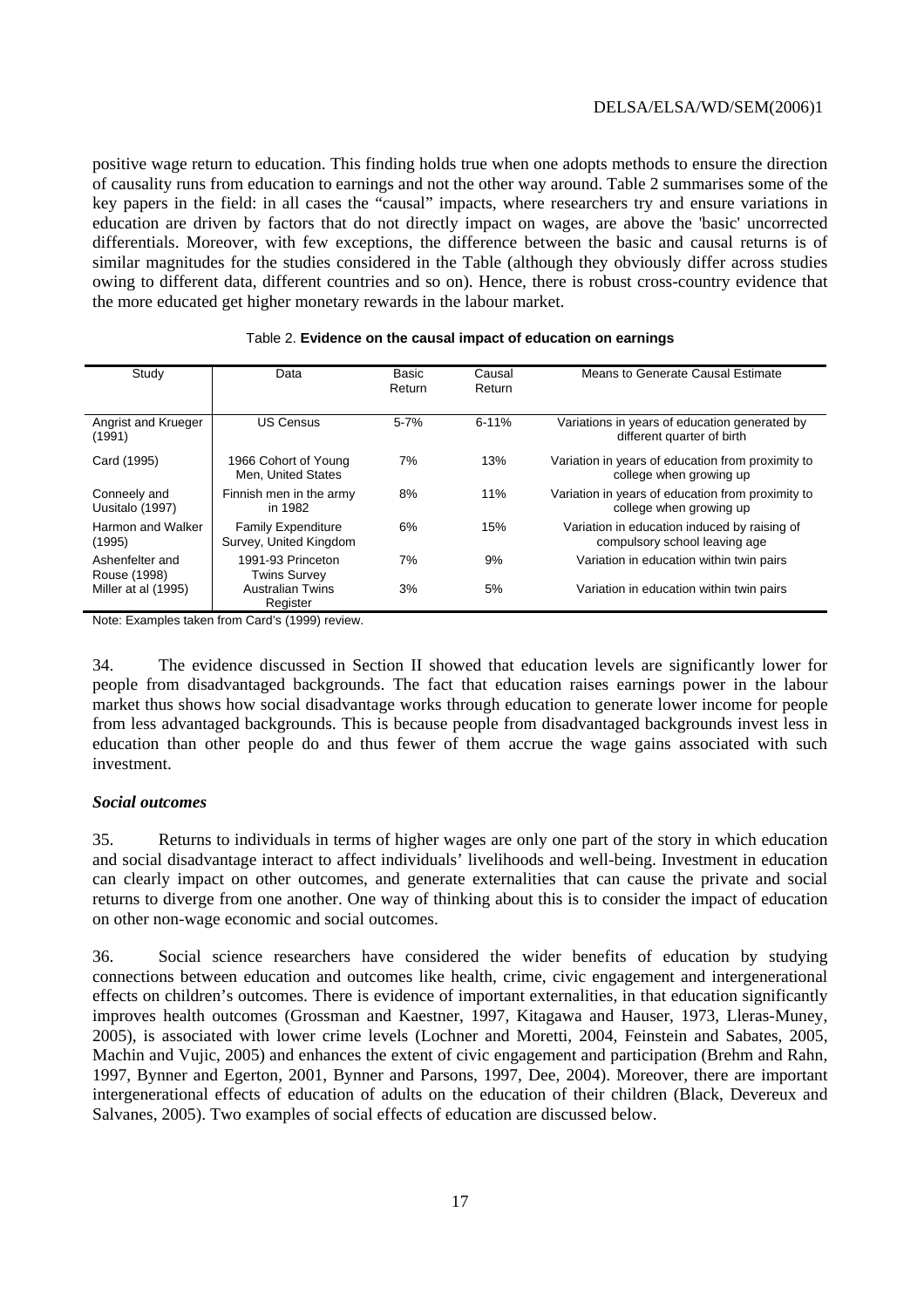#### <span id="page-18-0"></span>*Prevalence of income-poverty*

37. How skills are distributed among the adult population can influence the prevalence and severity of income poverty. Data from the International Adult Literacy Survey (IALS) of 1995 show that countries like the United Kingdom and the United States have very dense lower tails of the distribution of literacy skills among adults (including amongst younger adults), whereas in Sweden and Germany hardly any adults are at these low levels. These data also show that this is not a problem concentrated amongst older adults, since very poor literacy and numeracy levels are present amongst 16-to-25-year-olds in the United Kingdom and the United States.<sup>[3](#page-18-1)</sup> Across the OECD area, countries where the "tail" in the distribution of skills among the adult population is largest also tend to experience higher poverty rates in a point in time (Figure 5).

#### Figure 5. **Cross-country differences in income poverty rates and literacy achievement, mid-1990s**



Notes. Literacy underachievement refers to the percentage of active persons aged 25 to 65 who scored at literacy levels 1 and 2 of the document scale in the *International Adult Literacy Survey* (a survey undertaken in 23 participating countries over the 1994-98 period): according to experts, this represent a level of performance below the minimum level of competence needed to cope adequately with the complex demands of everyday life. Income-poverty rates represent the share of the population aged 18 to 65 with equivalised household disposable income below 50% of the median; data refer to the mid-1990s.

*Source:* (IALS) and OECD questionnaire on income distribution and poverty.

#### *Intergenerational mobility*

38. A small but ambitious body of work studies how children from different social backgrounds fare as they progress through the school years. The focus is usually on the scope to escape from disadvantage. Johnson and Reed (1996) look at cohort data from the British National Child Development Study (NCDS)<sup>4</sup>

<span id="page-18-1"></span><sup>3.</sup> For example, 22% of 16-25 year olds in Britain have literacy levels below IALS Level 2, compared to 19% of 36-45 year olds; comparable numbers for the United States are 26% for 16-25 year olds and 18% for 36-45 year olds. In Sweden 5% of 16-25 year olds are below Level 2, and in Germany the corresponding number is 4%. The same pattern is true of numeracy skills. See OECD (1995).

<span id="page-18-2"></span><sup>4.</sup> NCDS is a birth cohort surveying all people born in a week of March 1958 at various ages (7, 11, 16 23, 33 and 42 at the time of writing).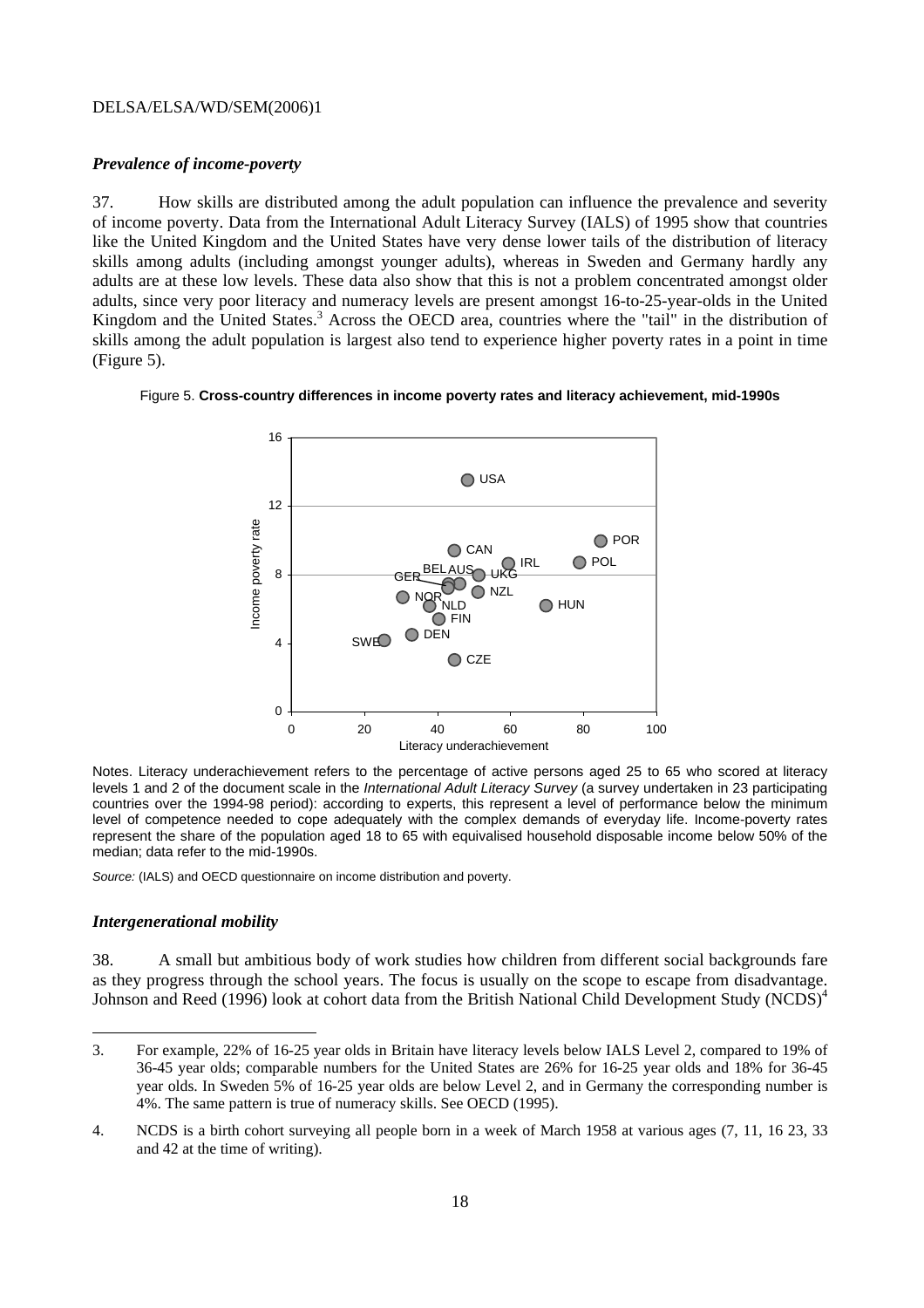<span id="page-19-0"></span>to study the relationship between sons and fathers and their position in the income distribution. They pay particular attention to those who start or end up near the top or bottom of the distribution and find that cohort members at these extreme ends of the distribution are particularly subject to immobility across the generations. Whilst this shows the scope to escape from a low-income background to be limited, they also show there to be a positive relationship between test scores at age seven and the likelihood of moving up the distribution among those whose fathers are at the bottom of the distribution. Thus, better cognitive skills, as measured by the NCDS test scores, are key to escaping, even at relatively early ages.

39. Other work has stressed that there are international differences in the extent of intergenerational mobility of economic and social outcomes. Countries with higher levels of social mobility also have education systems that seem to do better at ensuring educational equalities. Social mobility is higher in the Scandinavian countries, at intermediate levels in Germany, and at its lowest in the United Kingdom and the United States (Solon, 2002). Table 3 shows some recent estimates that try to ensure international comparability in terms of the outcomes of interest and the samples used. The estimates relate sons' earnings to fathers' earnings, where a higher partial correlation corresponds to a stronger cross-generation dependence of sons' earnings on fathers' earnings, i.e. lower intergenerational mobility. The Table makes it evident that countries with less intergenerational income mobility are also those identified earlier as being characterised by sizable tails at the lower end of the distributions of literacy and numeracy skills.

| Country              | Sons Born | <b>Partial Correlation</b> |
|----------------------|-----------|----------------------------|
| <b>United States</b> | 1954-1970 | $.348^{3}$                 |
| United Kingdom       | 1958      | .260 <sup>1</sup>          |
| <b>West Germany</b>  | 1960-73   | $.180^{3}$                 |
| Finland              | 1958-1960 | .147 <sup>1</sup>          |
| Sweden               | 1962      | .143 <sup>1</sup>          |
| Denmark              | 1960-1973 | .143 <sup>1</sup>          |
| Norway               | 1958      | .139 <sup>1</sup>          |

Table 3. **International estimates of intergenerational income mobility**

*Source*: . Bjorklund *et al.* (2005), Table 3; Blanden (2005), Table 3.3; Blanden, Gregg and Machin (2005b).

40. Changing patterns of education and income inequalities also have implications for future patterns of social mobility. Indeed, evidence for the United Kingdom has shown that the combination of rapid educational upgrading and increased returns to human capital over time has led to falling social mobility (Blanden, Gregg and Machin, 2005a, 2005b). When education expansion favours individuals from richer family backgrounds (as in the United Kingdom, see Blanden and Machin, 2004), this acts to reinforce income persistence across generations and depress the prospects for social mobility. It is evident that this has strong implications for the design and implementation of social policy.

41. To summarise, the existence of important effects of education on economic and social outcomes strengthens what was said about the role of education, and its interaction with social disadvantage, in the context of the private wage returns. If social disadvantages can be mediated and offset by improved education, this can also generate wider benefits in terms of better health, crime and social capital outcomes, together with potential intergenerational effects that can temper the deleterious effects resulting from crossgenerational cycles of disadvantage.

#### **IV. Policy perspective**

42. The research findings discussed in the previous two sections have direct implications for the design of education and social policy. The connections between education and life chances, and the myriad of dimensions of social disadvantage, mean that one needs to gear a policy discussion towards aspects of social policy that focus on education and towards aspects of educational policies that will impact on social disadvantage in later life. More generally, it is important to focus on altering the extent of disadvantage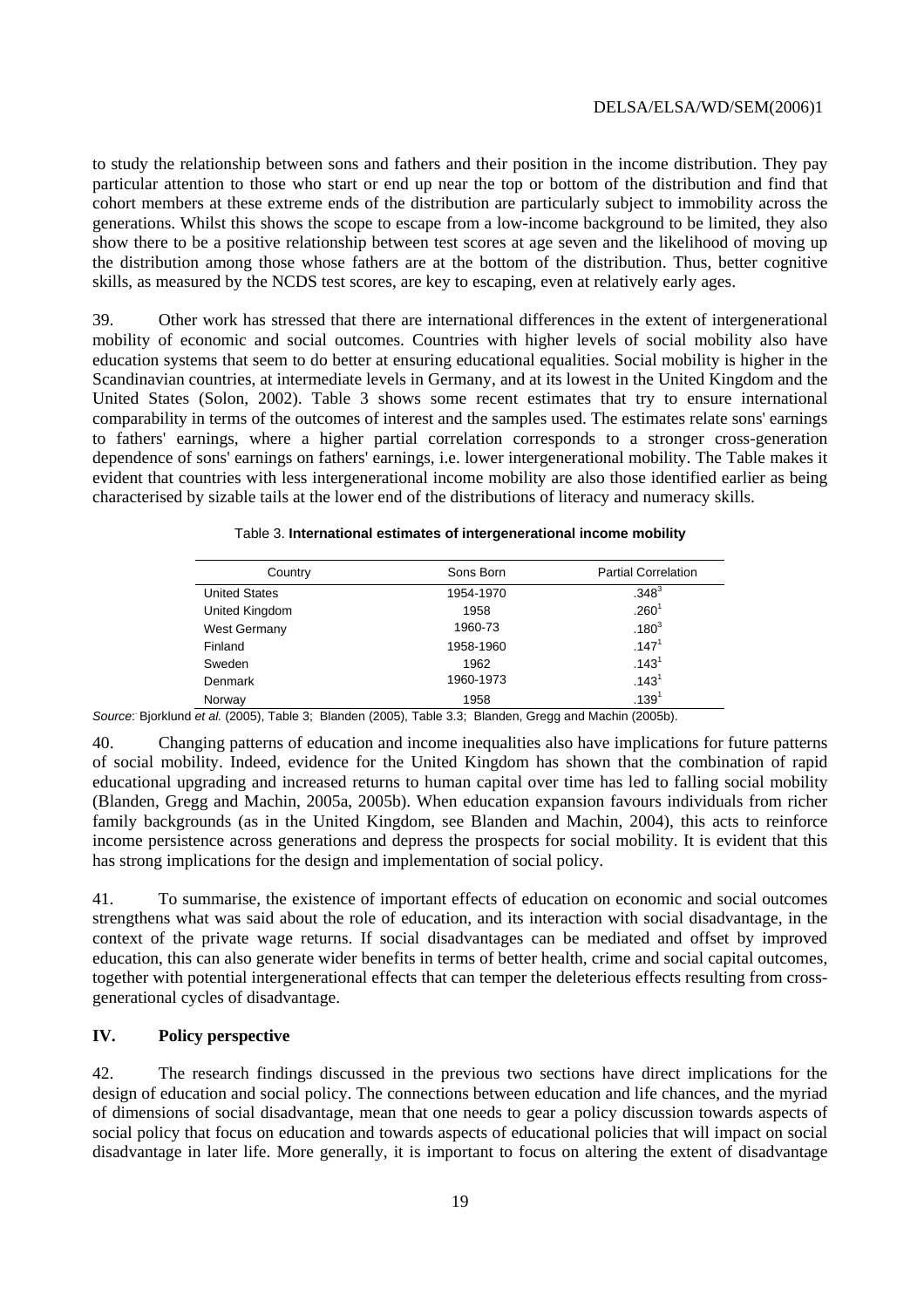<span id="page-20-0"></span>within society. Central to this is the links to policy interventions and how they have been evaluated by social science researchers. In this respect, one needs to acknowledge that there are important, but often complex, complementarities that characterise education and social policies.

#### *Education policies*

43. Considering longer term aspects of policy, it is evident that education policies can be designed with an aim of offsetting the key aspects of family disadvantage that hold back educational achievement. At what stage of the life-cycle such interventions are targeted and at what particular aspects of education are important questions to be resolved. Similarly whether they are directed at formal types of learning, or at non-formal types of learning, is important, though relatively under-studied.

44. Remedying disadvantages in access to better quality education – both at the compulsory and noncompulsory stages of the education sequence, and indeed in the pre-school phase – can be rationalised for reasons of both social justice and efficiency, if more able children from poorer backgrounds miss out due to disadvantage. Given the evidence that educational achievement is strongly tied to both cognitive and non-cognitive skills of children, this is in line with the notion that educational policy interventions can enhance the life chances of individuals from disadvantaged backgrounds.

45. The question of timing is important. Indeed, social scientists from various disciplines (and of all political persuasions) acknowledge that high payoffs can result from spending on early childhood programs. Indeed some argue these are the only worthwhile interventions (*e.g.* Heckman's work argues inequalities in skills attributable to social and family backgrounds are already established before children enter school). But others argue that these payoffs decay rapidly unless bolstered with interventions that can continually offset social disadvantages through the whole education sequence.

46. Comparing the somewhat narrower focus on benefits considered by economists with the wider benefits from education that are considered in other social science disciplines leads to a recognition that there are aspects of formal and non-formal education that can enhance life chances. The formal route (for example, through learning mechanisms that generate educational qualifications) tends to be emphasised in the human capital work which views education and schooling as an investment that individuals decide whether or not to undertake. Non-formal learning experiences, on the other hand, tend to be more relevant to social capital discussions where individuals can glean non-monetary benefits that can enhance their life chances by participating in the learning experience itself.

47. The issue of adult, or lifelong, learning is also a relevant policy question. As the earlier discussion made clear, large numbers of adults in some countries are hampered by severe deficiencies in basic skills. Adult training and learning programmes are important aspects of education policy that can, if effective, act to offset these deficiencies to the benefit of the individuals concerned and importantly to their families. If they can offset the externality created by intergenerational persistence in low educational achievement, then these are an important aspect of education policy.

48. The different organisation of education systems across countries is also a policy-relevant factor. For example, in some countries schools have much more equitable admissions policies than in others. Of course, the role of the school itself is a hotly contested issue, especially in the education field, yet most of the school effectiveness work (Chevalier, Dolton and Levacic, 2005, Mortimore, 1991, Sammons, 1999, Teddlie and Reynolds, 1999) concludes that which school children attend does matter, even if family issues and peer effects may matter more. This can also have an important bearing on the life chances of children once they enter adulthood, especially if peer groups have a long-standing influence on economic and social outcomes.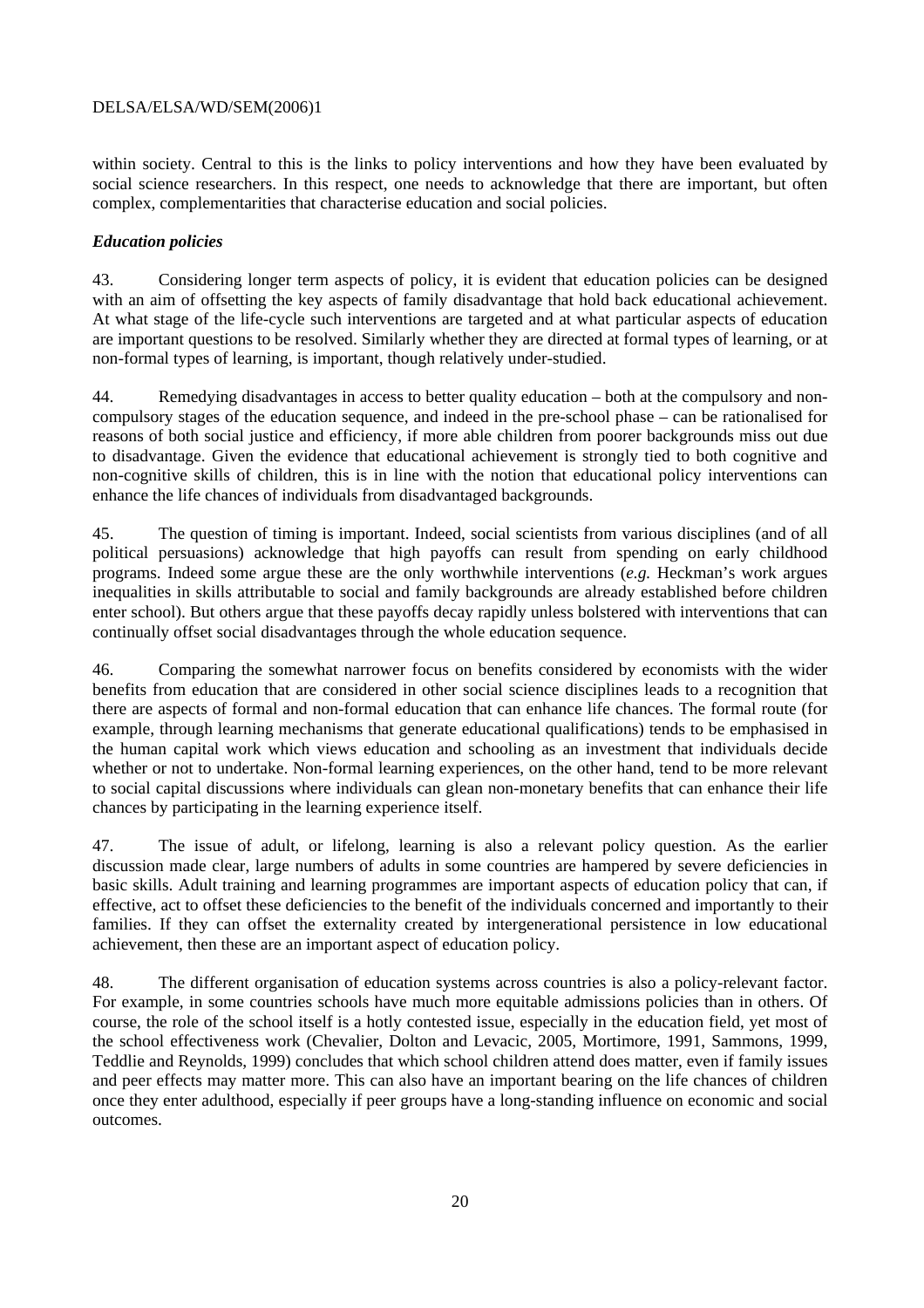#### <span id="page-21-0"></span>*Social policies*

49. The other relevant dimension concerns policies aimed at the key aspects of social disadvantage. This is important since, as already noted above, education policies alone may not get to the causes of reduced life chances that have their sources in social disadvantage. Policies here include welfare and welfare-to-work policies that can enhance family income and lower child poverty which, in turn, can improve the educational attainment of children, subject to the debate in the academic literature about whether income per se or the characteristics of people that generate low income matter most. If the role of income is lower, and it is in fact characteristics that matter more, then structural factors like poor housing stock, the local labour market and poor transport access may matter for people in poor neighbourhoods and communities. For these individuals in impoverished situations, social policies linked to disadvantage that can have the scope to enhance children's educational performance would be those that are able to alter parental attitudes to education (*e.g.* through parenting programmes) or through community based out-ofschool programmes (*e.g.* summer programmes) that can influence the peer groups of children.

50. Overall, it is how the links between education and social disadvantage generate reduced life chances that matters for the policy discussion. The academic research is able to shed light on how such mechanisms may occur and thus to provide some insight into the relative merits of educational policies or other social policies aimed specifically at social disadvantage. A careful reading of the research, together with systematic evaluations of what actual policy interventions are able to do, is key to better understanding the need for social policy to be used to offset the reduced life chances of individuals from low education and poor social backgrounds.

51. It is evident that there are some social policies that have more scope to impact on learning of people from disadvantaged backgrounds. Whilst these are different in the different educational contexts in different countries, there are several of these: scope for offering cash transfers to families with children that are conditional on sending children to school; learning programmes targeted at youths who dropped out of formal schools; adult training; and, particularly for relatively unskilled workers, policies that provide recognition for competences learned on-the-job.

#### *Evaluation of policy interventions*

52. The policy discussion above introduced various options that are relevant to the connections between education and social disadvantage, and especially to how they influence economic and social outcomes across the life course. A key aspect of policy design, however, is that policies are evaluated using rigorous and scientifically sound methods. This is important to learn what works and what does not work in ameliorating the bad effects of poor education and social disadvantage on an individual's life chances.

53. This is better recognised by policymakers in some countries and in some government departments than in others. Since governments spend sizable amounts of money on policy interventions in many areas, it is important to work out whether or not policies are cost-effective. Clearly developing policies that can be evaluated in a more systematic way is crucial to this.

54. To many people the 'gold standard' of evaluation methods for policy interventions is to run randomized experiments where some people randomly are selected into a policy and others are not. One can then carry out a comparison in an analogous way to medical trials by comparing outcomes in the treatment group (those in the programme) to those in the control group (those not in the programme). If the selection is truly random, then this should give an accurate estimate of the impact of the policy intervention.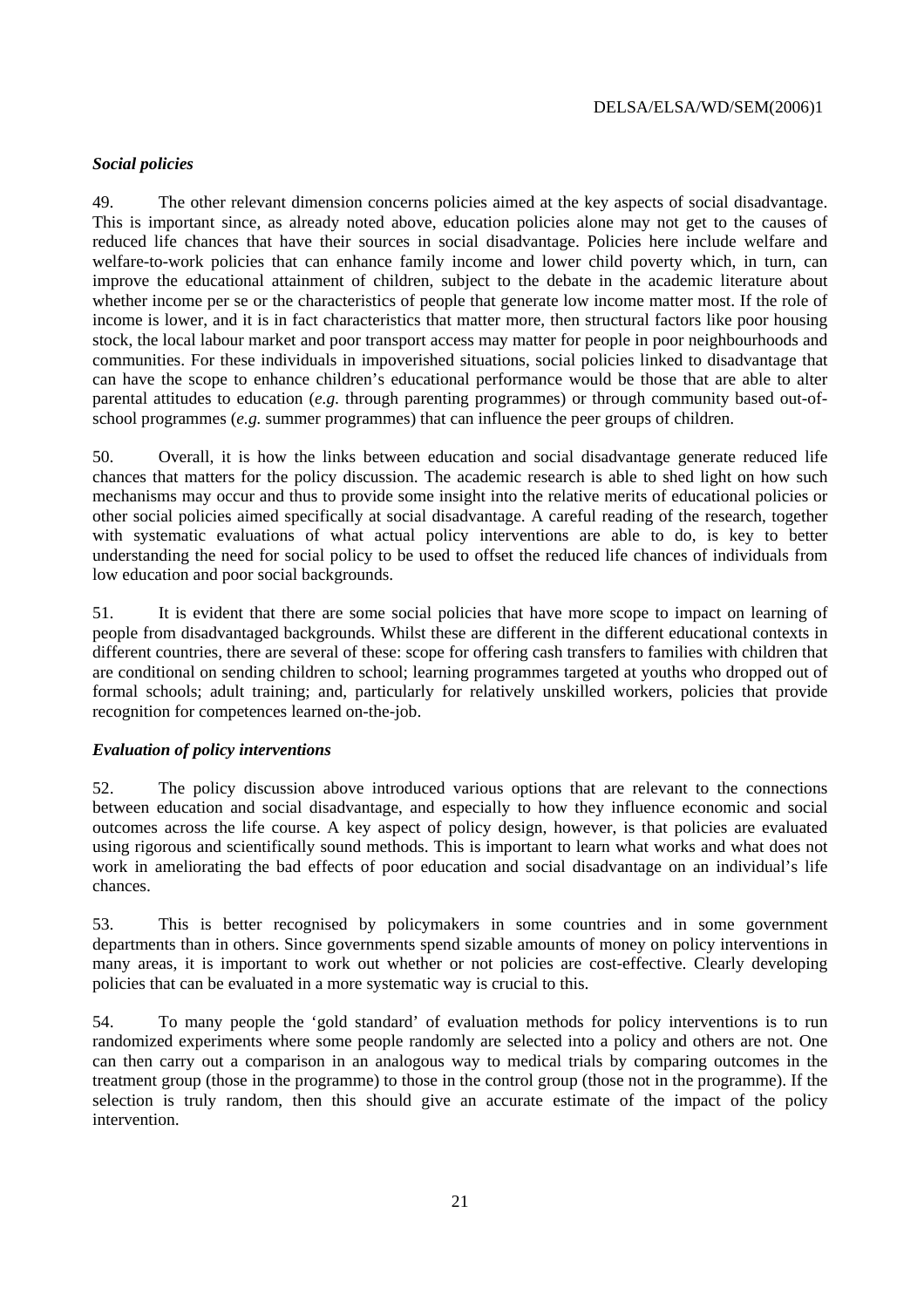55. However, randomized control trials are often highly specific, owing to their very costly nature and are difficult to generalise from. They often raise many ethical considerations that mean they are simply not viewed as feasible in the social science arena of many countries. Nonetheless it seems fair to say that, in the right circumstances randomization can be an attractive, and conceptually appealing, possibility and one that governments should be more open to pursue.

56. However, the line that we require random experiments to be conducted as the only means to effectively test policy interventions seems to be rather heroic. First of all, there are instances where random experiments are neither feasible nor ethical. Second, closer involvement by potential evaluators in the design of policies would seem desirable as a means to better understand what can work. Many policies are currently evaluated *ex-post*, yet a better evaluation may result if potential evaluators were involved *ex-ante*. Thirdly, there are very good examples of non-experimental evaluations that have been conducted without randomization.

#### *Evidence from evaluation[s](#page-22-0)***<sup>5</sup>**

57. A lot of work looks at the evaluation of education interventions administered both in and outside school settings. For this review on education and social disadvantage, there are a number of evidence bases that are relevant. These include: school-based programmes; student support; and programmes for adults and drop outs. I consider each in turn, with an aim to generate an understanding of what we know about the effectiveness of policies aimed at improving the learning experiences of those coming from disadvantaged backgrounds.

#### School-based programmes

 $\overline{a}$ 

58. Lavy and Schlosser (2005) argue that, although there have been a large number of interventions targeting disadvantaged students in recent years, evidence of their effectiveness remains scanty. Most studies are based on small samples and lack proper counterfactuals and cost-benefit analyses. Particularly important is the lack of evidence on how effective high-school interventions are, given the debate over the relative merit of late versus early childhood interventions (see, for example, Carneiro and Heckman, 2003).

59. Research by Lavy and Schlosser (2005) and Lavy (2002) helps to address this problem. These authors evaluate a programme of remedial education for underperforming high-school students in Israel (implemented since 1999). The objective of this programme is to increase the percentage of students who earn matriculation certificates, mainly by means of an increase in instruction time for targeted students. Classes were held for these students after school hours and taught by the classroom teachers. Lavy and Schlosser (2005) evaluate the programme using a quasi-experimental design: they compare outcomes for a 'treatment' group and an appropriate 'comparison group' before and after the policy was implemented (*i.e.* a difference-in-differences analysis). They find the policy to be highly effective in improving outcomes at a cost of \$300 per  $12^{th}$  grade student (\$1 000 per targeted student). The group incentive programme is evaluated in Lavy (2002), where he also evaluates a more conventional programme based on providing schools with additional resources to increase teaching time, split up classes into smaller study groups and provide extra coaching for weaker students. He finds that overall the estimated effect of the resources programme is greater than the 'group incentive programme' (though not on every measure), but that the cost is over twice as high  $(i.e. > $340$  per student) and is less cost-effective.

60. The positive evidence for Israel is in marked contrast to that for the United States, where there are many examples of anti-dropout programmes for American teenagers that have failed to have any impact on graduation rates. These studies are reviewed by Dynarski and Gleason (1998). The largest

<span id="page-22-0"></span><sup>5.</sup> This Section draws on, and in places reproduces, some of my work on education policy with Sandra McNally.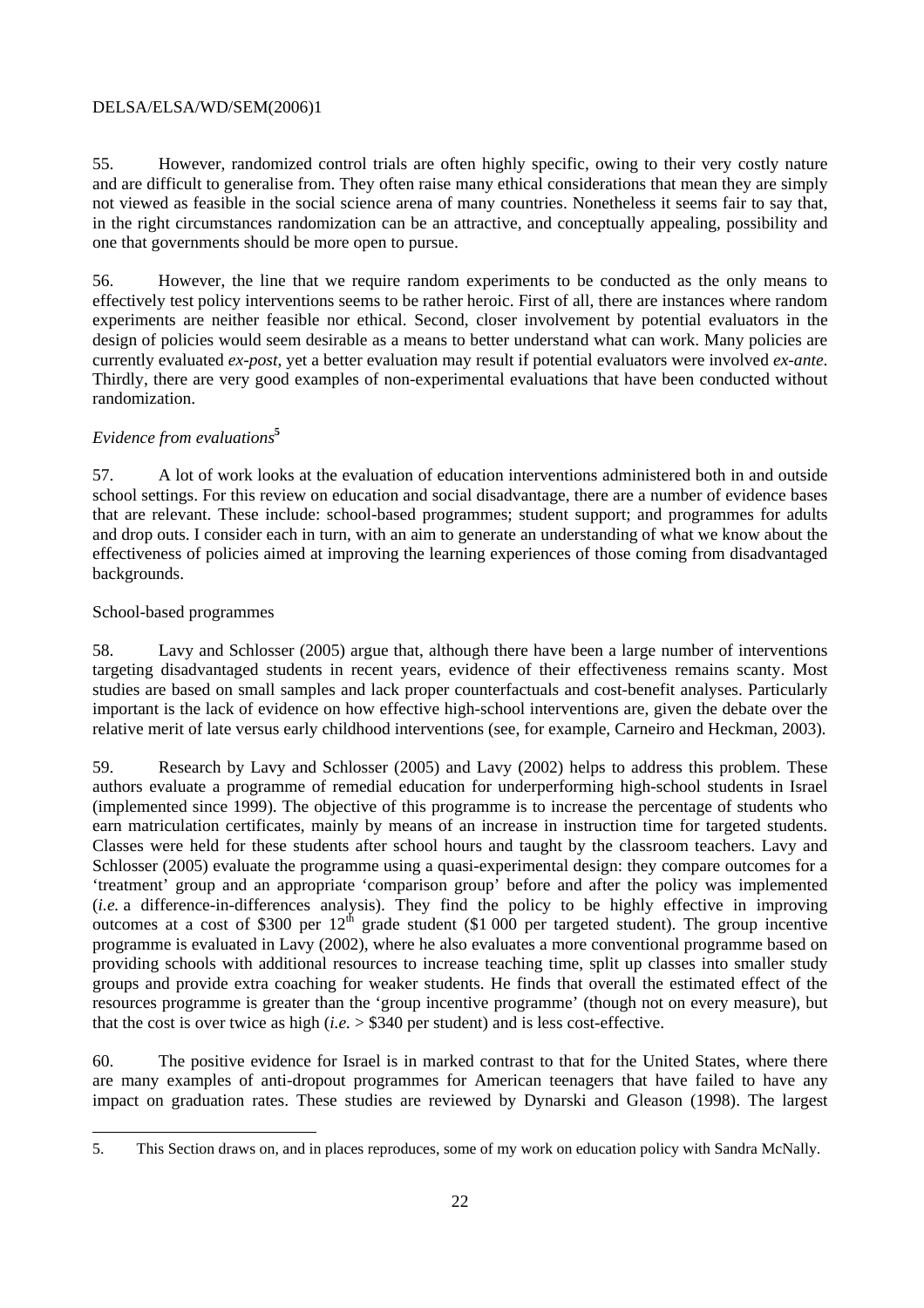federal dropout grants went to efforts to re-structure schools and in general the impact on student outcomes was negligible. A criticism of why the policy did not seem effective is that funding was spread too thinly across a very large number of schools. This issue of a diffuse spreading of resources across schools is also discussed by Bénabou *et al.* (2005) in relation to a similar area-based policy in France. "*Zones d'Éducation Prioritaire*'' (ZEP; Priority Education Zones) was launched in 1982 to give greater resources to schools in disadvantaged areas. The programme was greatly extended thereafter. There was no clear basis for how money was allocated to schools or what it should be used for. The authors estimate that about threequarters was used for teacher bonuses (not related to performance) and one quarter for extra hours of teaching. However, the policy had no discernible impact on any of the measures of student achievement. Problems include the fact that ZEP status seemed to stigmatize the school (with some reaction from parents and teachers); considerable uncertainty over budgets; and a poor targeting of resources.

61. Similar policies have been implemented in England since the late 1990s. The establishment of *Education Action Zones* (EAZ) was the first such initiative. Each zone (usually 2 or 3 secondary schools plus their feeder primary schools) was to be run by a number of 'partners', including the local authority, businesses, the voluntary sector and community representatives. The EAZ initiative was effectively replaced by the (much larger) *Excellence in Cities* (EiC) initiative after a relatively short period. The funding of both schemes is about  $\pounds$ 120 per pupil on average – although there is considerably heterogeneity between schools and not all pupils will be directly affected by the extra funding. There are a number of components to EiC (some of which have changed over time). The main strands are the employment of 'Learning Mentors', to help students overcome educational or behavioural problems; the provision of 'Learning Support Units' to provide short-time teaching and support programmes for difficult pupils; and a 'Gifted and Talented programme' to provide extra support for 5-10% of pupils in each school. There is also provision to designate more schools as 'Specialist' (*i.e.* in particular subjects) or 'Beacon' (to disseminate good practice). The evaluation evidence for EAZ is mainly qualitative (see Halpin *et al*, 2004; OFSTED, 2003) and findings are largely negative. The report by OFSTED (2003) suggests that this was due to an over-ambitious programme of activities that did not always focus specifically or radically enough on the challenges faced by schools in their areas. In contrast, evaluation evidence for EiC shows that the policy has been effective in raising pupil attainment in examinations and increasing attendance at school. Initial results suggested that EiC had a modest positive impact after about two years (Machin *et al.,* 2004).

62. In conclusion, available evidence suggests that some school-based policies can be effective in raising the performance of disadvantaged students and that this can be done cost-effectively. But, for programmes to be successful, it matters greatly how the extra resources are spent and that they are appropriately targeted.

#### Student support

63. Another type of measure used to increase the educational attainment of disadvantaged students is to offer financial incentives with one of more of the following aims: to improve attainment; to discourage drop-out; to encourage staying-on in education beyond compulsory school-leaving. An alternative (or sometimes additional) strategy has been to provide students with mentors.

64. In Israel, Angrist and Lavy (2002) evaluate the impact of offering students financial incentives for achieving their matriculation certificate. Such an incentive may be helpful if low-achieving students have high discount rates, reduce investment in schooling by going to work or face peer pressure not to study. The evaluation was done by means of randomized experiment. The analysis leads them to conclude that, although the evidence is not seamless, worthwhile gains in matriculation rates can be obtained by offering cash rewards in low-achieving schools. The award, worth about \$1 429, was paid to 27% of the treatment group (which gives a cost of \$385 per treated student). They estimate that the programme should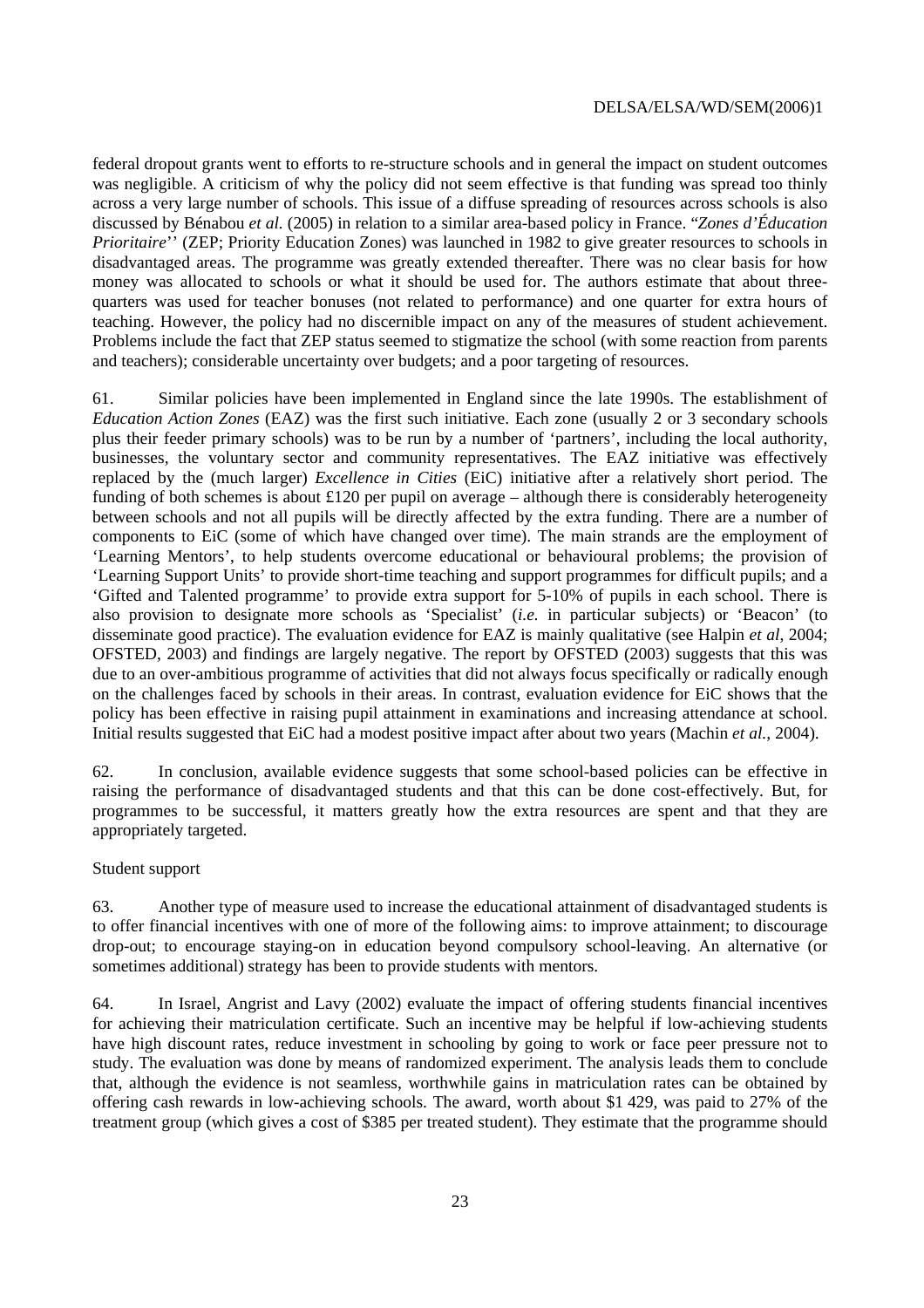increase annual earnings in the treated group by about \$282 per year – so the cost of the bonus will be quickly recovered.

65. In the United Kingdom, there are also (means-tested) payments given to students to stay on in education beyond the age of compulsory school-leaving. This is justified on the basis that many young people do not pursue further education because of financial constraints. The education subsidy programme, known as the *Education Maintenance Allowance* (EMA), was first piloted in a number of areas in England from September 1999. It has been carefully evaluated by means of a treatment-control design, using methods to ensure that the control group has similar observable characteristics to the treatment group in the baseline period. Dearden *et al.* (2005) report on the findings and show that the impact of the subsidy is quite substantial, with initial participation rates (at age 16/17) being around 4.5 percentage points higher than they would have been otherwise. Furthermore, this increase has drawn back to schooling young people from both employment and the inactivity group in equal parts – which shows that to a large extent the policy is not displacing individuals from work but from unproductive activities. They present a backof-the-envelope cost-benefit analysis and suggest that the net benefits are positive.

66. There are many studies about the effect of financial aid on the probability of attending college in the United States. Dynarski (2005) argues that most of these are plagued by identification problems, with the analyses failing to control for the correlation between college costs and the unobserved determinants of schooling outcomes. She states that a handful of well-identified studies have established a strong causal link between schooling costs and college attendance. In an earlier paper where she reviews this literature, Dynarski (2002) concludes that best estimates suggest eligibility for \$1 000 of subsidy increases college attendance rates by about 4 percent. However, it is not clear if the effect of such subsidies is higher or lower for low-income students.

67. Heckman and Lochner (2000) are more sceptical about the value of subsidizing low-income individuals to stay-on in education because they argue that credit constraints are not an important constraint for college-age youth from low-income families. However, they report evidence on the effectiveness of some programmes where provision of financial incentives was part of the reform package. For example, the '*Sponsor-A-Scholar*' (SAS) programme was introduced in Philadelphia to help students from high school to enter college. The programme provides long-term mentoring (throughout high school and one year beyond), substantial academic support, help with college application and financial aid procedures and financial support for college-related expenses. \$6 000 was offered to all students who went to college. Johnson (1998) estimated a 22% increase in college attendant for one year after graduation from high school (which fell back to 16% after two years). Impacts were greater for youth who were initially less successful academically, were having more school problems and had less family support. However, not all mentoring programmes are effective (Sipe, 1996). Reasons for lack of success include insufficient infrastructure to screen and monitor volunteer efforts or to match youth to appropriate mentors.

68. Among the other successful programmes discussed by Heckman and Lochner (2000) are the *Quantum Opportunity Programme* (QOP), which offered four years (high school years) of social and emotional support, together with financial assistance for individuals interested in post-secondary education or training. The QOP offered disadvantaged minority students financial incentives for every hour spent in activities aimed at improving social and market skills. The evaluation (based on randomized trials) found that two years after programme completion, about one-third more QOP participants graduated from highschool (or obtained their GED) than similar non-participants. There was also a substantial reduction in crime – arrest rates for participants were half that of non-participants. The average four-year cost per participant was high, at \$10 500. However, the cost-benefit analysis estimated positive net social returns (driven largely by the crime reduction aspect).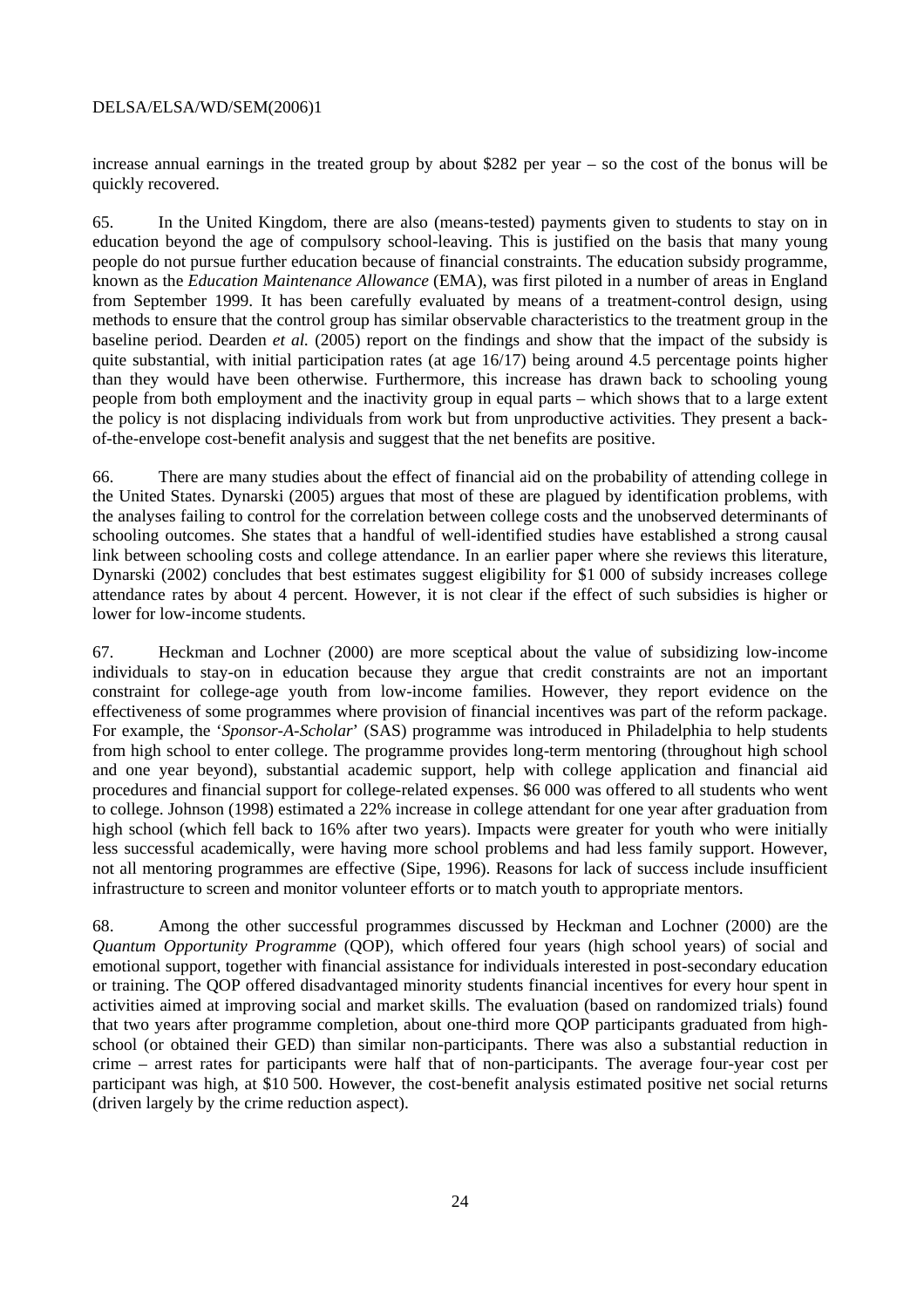69. Finally, Heckman and Lochner (2000) discuss two other studies that they claim show that creative programmes designed to keep adolescents in school can be effective. Ohio's *Learning, Earning and Parenting* (LEAP) programme and *Teenage Parent Demonstration* (TPD) provided financial incentives for teenage parents on welfare to stay in school or take GED classes. Both programmes have been evaluated by randomized trials and show success in terms of high school graduation and earnings. Heckman and Lochner (2000) conclude that the much larger and broader benefits of QOP suggest that combining incentives with the academic and social support of a caring and qualified mentor provides the greatest promise for troubled adolescents.

Programmes for adults and high-school drop-outs

70. Many programmes have been introduced to improve the earnings of the most disadvantaged in the general working-age population. They are diverse in nature and it is somewhat difficult to form an overall conclusion regarding their effectiveness, but I consider some of them in this sub-section.

71. There have been many evaluations of adult programmes in the United States and several reviews of the evidence including Friedlander *et al.* (1997), Heckman and Lochner (2000) and LaLonde (1995). In all three reviews, it is remarked that a modest investment has yielded a modest return; but that these programmes are insufficient to have much effect on poverty rates. As Friedlander *et al.* (1997) put it "the broadest generalization about the current knowledge of government training programmes for the disadvantaged is that they have produced modest positive effects on employment and earnings for adult men and women that are roughly commensurate with the modest amounts of resources expended on them". In their view, results from the *Job Training Partnership Act* (JTPA) evaluation are most important because the programme is national in scope and the survey design was experimental (and is considered demonstrably more reliable than the non-experimental studies in this literature).

72. Heckman and Lochner (2000) discuss the few training programmes that have demonstrated a positive impact on youth earnings. The most well-known is the *Job Corps*, an intensive programme (\$20 000 per participant) that provides extremely disadvantaged youth with basic education, vocational skills and a wide range of support services in a residential environment. The evaluation (Long, Mallar and Thornton, 1981) showed an increase in education, employment and earnings and estimated a net return of 8-9% (though much of this is accounted for by a reduction in violent crime). More recent random assignment evaluations (Burghardt *et al.*, 2001) show something of a more mixed picture for men (with gains occurring if they moved residence, but not for those on non-residential programmes) and earnings gains accruing to women participating the programme.

73. A similar programme, *Jobstart*, was designed to be a less intensive and less expensive version of this programme (with less intensive services in a non-residential setting). Although the cost was much lower (\$6 000 per participant), so were the benefits. There was only a small overall impact on earnings, education and crime – though there were two particular sub-groups for which earnings returns were very high: men arrested between the age of 16 and programme entry; and youths who had dropped out of school for educational reasons. From their comparison of programmes, Heckman and Lochner (2000) draw the following conclusions: "you get what you pay for"; the effect of treatment may vary substantially among subgroups; and these types of programme have outcomes beyond schooling and work that should be considered such as a reduction in crime.

74. There are many training and education programmes for youth and adults in Europe (with a particular focus on the unemployed). Evaluation evidence is summarized by Ryan (2001a, 2001b). Unlike some of the US work, evaluation is not conducted using randomized experiments and generally, there is no cost-benefit analysis. However, there have been efforts to construct a valid treatment and comparison group (see, for example, Payne, 2000). In the United Kingdom, there were a number of programmes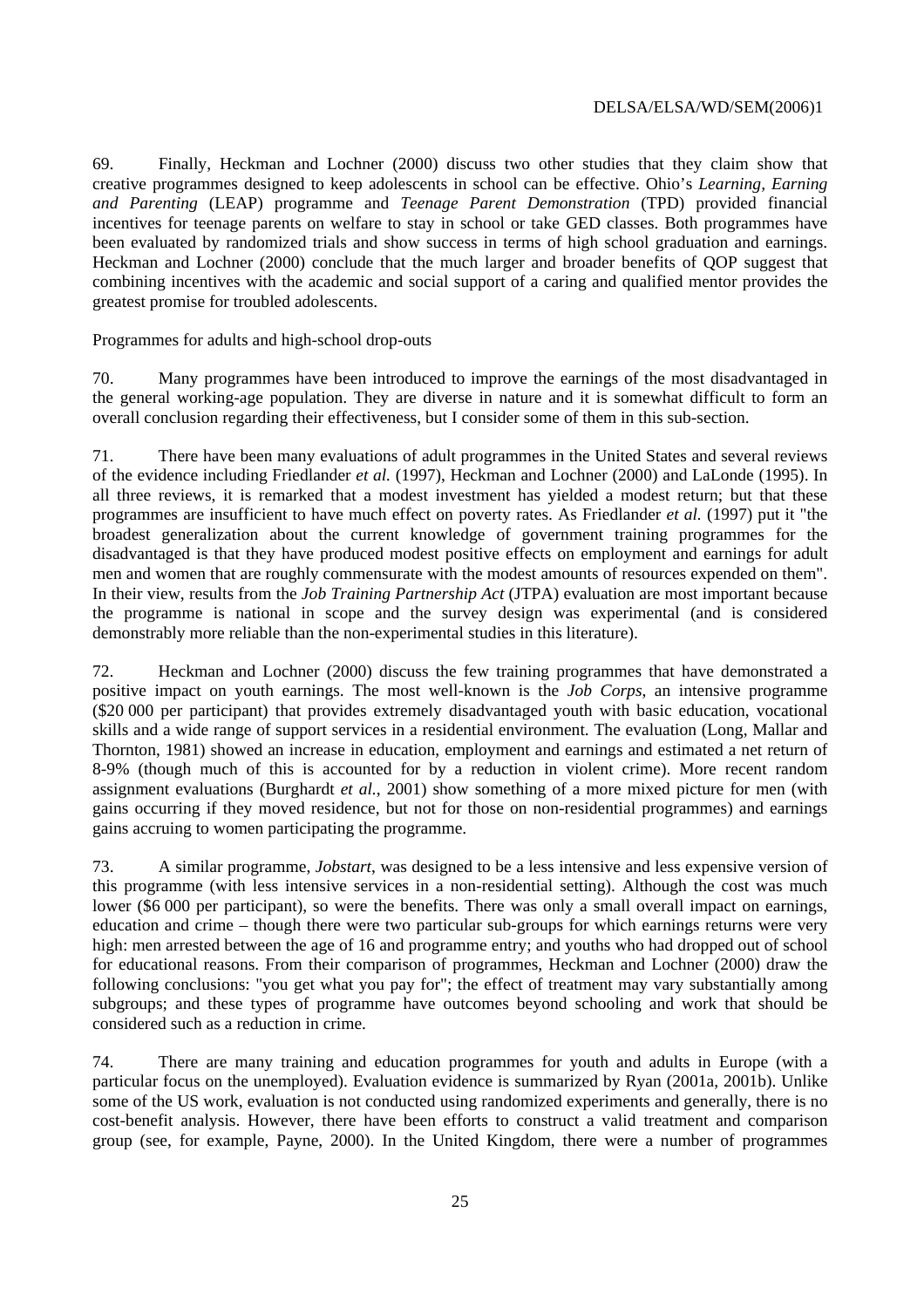<span id="page-26-0"></span>implemented to train unemployed adults in the 1980s. Ryan (2001a) discusses evaluation of the *Job Training Scheme* (mid-80s), and the *Employment Training* and *Training for Work programmes* (1988-98). All programmes show substantial improvements in employment-related outcomes. However, they show no effect for earnings, apart from the *Job Training Scheme*, where some doubt is cast on the quality of the data and the matching of participants and non-participants in the evaluation.

75. With regard to youth programmes, evaluation evidence is extensive for France, Sweden and the United Kingdom (Ryan 2001b). In contrast to the United States, some programmes do report improvements in participants' employment prospects, as indicated by the incidence and duration of their subsequent experiences of employment and unemployment. Evidence on pay effects is mainly limited to Britain and several evaluations of the *Youth Training Scheme* have found that it reduced participants' earning power. Ryan (2001b) suggests that the difference between effects on unemployment and pay may reflect two factors: the general sensitivity of econometric findings to the choice of model and data; secondly, the tendency of European programmes to bring young people into contact with low-wage employers who offer little training, but who are prepared to hire many of them afterwards.

76. In conclusion, there is good evidence from the United States (mostly, though not exclusively, based on randomised experiments) that more intensive programmes can improve the education and skills of adults and thereby have a positive effect on earnings. Apart from a few notable exceptions, these programmes have had no impact on high-school dropouts. European evidence shows that such programmes can have employment impacts (both for adults and youth), but tend to show no positive impact for earnings (where this has been considered). General concerns in this literature are the reliability of the evaluation methodology (except for when randomised experiments are used); the short-term nature of many interventions and evaluations; wider effects that are not often considered by evaluators, such as crime and indirect effects (for example, consideration of whether employment programmes displace workers who would otherwise be employed).

#### **V. Concluding remarks**

77. In this paper I have set out a discussion of the links between education experiences and social disadvantage, with a focus on how they impinge on individual's life chances and on how social policy is closed tied to this. The evidence from empirical research is that education and social disadvantage are closely connected and that people from less advantaged family backgrounds acquire significantly less education than their more advantaged counterparts. This translates into significantly reduced life chances as individuals' economic and social outcomes as adults are significantly hampered by lower education levels owing to social disadvantage. This includes poorer labour market outcomes, and significantly worse health, higher crime levels and lower levels of social capital.

78. Social policy is highly relevant to the worsened life chances resulting from low education and social disadvantage. Social policy can be highly complementary with education policy, and in some situations the combination of both may be needed to ensure effective intervention. There is clear scope to improve economic and social efficiency through appropriately designed policy interventions, as some of the policy evaluation work I have discussed makes clear. It is, however, absolutely crucial that policymakers carefully monitor and evaluate such interventions so as to get a better understanding of what can work in enhancing life chances from better education provision via the reduction of social disadvantage. Central to this is using rigorous and well-defined evaluation strategies to ascertain the effectiveness and payoffs that can result from education and social policy interventions.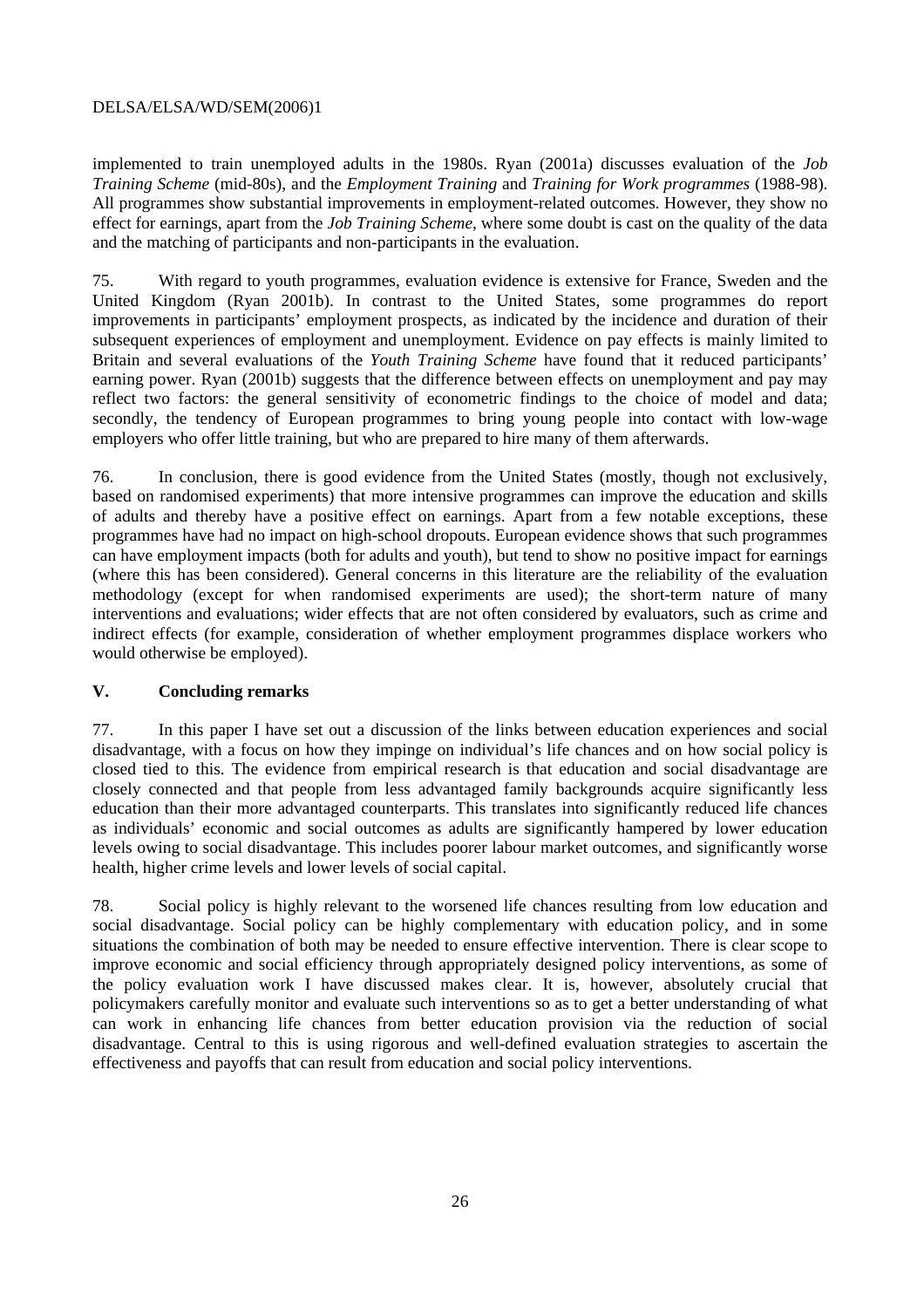#### **REFERENCES**

- <span id="page-27-0"></span>Angrist, J. and A. Krueger (1991), "Does Compulsory School Attendance Affect Schooling and Earnings", *American Economic Review*, 106, pp. 979-1014.
- Angrist, J. and V. Lavy (2002), "The Effects of High School Matriculation Awards: Evidence from Randomized Trials", NBER Working Paper, No. 9389.
- Ashenfelter, O. and C. Rouse (1998), "Income, Schooling and Ability: Evidence From a new Sample of Twins", *Quarterly Journal of Economics*, 113, pp. 253-284.
- Barro, R. (1997), *Determinants of Economic Growth: A Cross-Country Empirical Study*, MIT Press, Cambridge.
- Barro, R. and J-W. Lee (1993), "International Comparisons of Educational Attainment", *Journal of Monetary Economics*, 32, pp. 363-394.
- Becker, G. (1964), *Human Capital: A Theoretical Analysis with Special Reference to Education*, Columbia University Press, New York.
- Bénabou, R., F. Kramarz and C. Prost (2005), "The French Zones d'Education Prioritaire: Much Ado About Nothing?", CREST-INSEE: Paris, mimeo.
- Björklund, A. B. Bratsberg, T. Eriksson, M. Jäntti, R. Naylor, O. Raaum, K. Roed and E. Österbacka (2005) "Intergenerational earnings mobility in the Nordic countries, the United Kingdom and the United States: An overview", Åbo Akademi University, Finland, mimeo.
- Black, S., P. Devereux and K. Salvanes (2005), "Why the Apple Doesn't Fall Far: Understanding the Intergenerational Transmission of Education", *American Economic Review*, 95, pp. 437-449.
- Black, S. and A. Sufi (2002), "Who Goes to College? Differential College Enrollment by Race and Family Background", NBER Working Paper 9310.
- Blanden, J. (2005), "Essays on Intergenerational Mobility and Its Variation over Time, Place and Family Structure", PhD Thesis, University of London.
- Blanden, J. and P. Gregg (2004), "Family Income and Educational Attainment: A Review of Approaches and Evidence for Britain", *Oxford Review of Economic Policy*, 20, pp. 245-263.
- Blanden, J. and S. Machin (2004), "Educational Inequality and the Expansion of UK Higher Education", *Scottish Journal of Political Economy*, 51, pp. 230-249.
- Blanden, J, P.Gregg and S. Machin (2005a), "Educational Inequality and Intergenerational Mobility", in S. Machin and A. Vignoles (eds.), *What's the Good of Education? The Economics of Education in the United Kingdom,* Princeton University Press.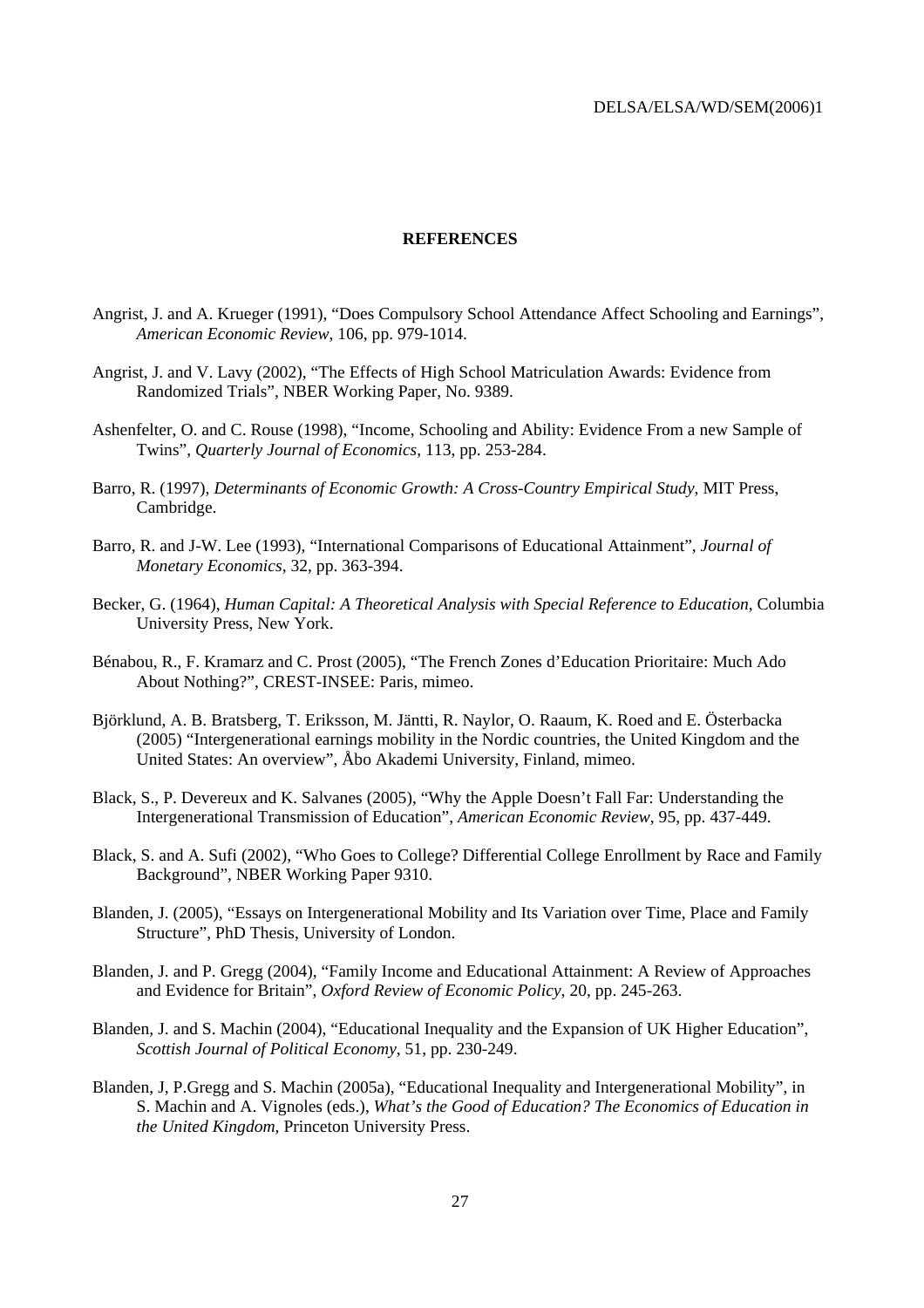- Blanden, J, P.Gregg and S. Machin (2005b), "Intergenerational Mobility in Europe and North America", Report for Sutton Trust.
- Blundell, R., L. Dearden, A. Goodman and H. Reed (2000), "The Returns to Higher Education in Britain: Evidence from a British Cohort", *Economic Journal*, 110, F82-99.
- Blundell, R., L., A. Dearden and B. Sianesi (2005), "Measuring the Returns to Education", in S. Machin and A. Vignoles (eds.), *What's the Good of Education? The Economics of Education in the United Kingdom,* Princeton University Press.
- Brehm, J. and W. Rahn (1997), "Individual-Level Evidence for the Causes and Consequences of Social Capital", *American Journal of Political Science*, 41, pp. 999-1023.
- Burghardt, J., P. Schochet, S. McConnell, T. Johnson, R. Gritz, S. Glazerman, J. Homrighausen and R. Jackson (2001), "Does Job Corps Work? Summary of the National Job Corps Study", Mathematica Policy Inc, Princeton.
- Bynner, J. and M. Egerton (2001), *The Wider Benefits of Higher Education*, Higher Education Funding Council For England, London.
- Bynner, J. and L. Feinstein (2004), "The importance of developmental trajectories in mid-childhood: effects on adult outcomes in the UK 1970 Birth Cohort", *Child Development*, 75, pp. 1329-1339.
- Bynner, J. and S. Parsons (1997), *It Doesn't Get Any Better: The Impact of Poor Basic Skills on the Lives of 37 year Olds*, Basic Skills Agency, London.
- Card, D. (1999), "The Causal Effect of Education on Earnings", in O. Ashenfelter and D. Card (eds.), *Handbook of Labor Economics*, Vol 3, Elsevier-North Holland.
- Carneiro, P. and J. Heckman (2003), "Human Capital Policy", in J. Heckman and A. Krueger (eds.), *Inequality in America: What Role for Human Capital Policy?*, MIT Press, Cambridge.
- Chevalier, A. and G. Conlon (2003), "Does it Pay to attend a Prestigious University?", Centre for the Economics of Education Discussion Paper 33 and IZA Discussion Paper 848.
- Chevalier, A., P. Dolton and R. Levacic (2005), "School and Teacher Effectiveness", in S. Machin and A. Vignoles (eds), *What's the Good of Education? The Economics of Education in the United Kingdom,* Princeton University Press.
- Coleman, J. (1988), "Social Capital in the Creation of Human Capital", *American Journal of Sociology*, 41, pp. 999-1023.
- Conneely, K. and R. Uusitalo (1997), "Estimating Heterogeneous Treatment Effects in the Becker Schooling Model", mimeo.
- Conlon, G. (2002), "The Determinants of Undertaking Academic and Vocational Qualifications in the UK", Centre for the Economics of Education Discussion Paper 20.
- Currie, J. (1995), *Welfare and the Well-Being of Children*, Fundamentals of Pure and Applied Economics #59, Harwood Academic Publishers, Chur, Switzerland.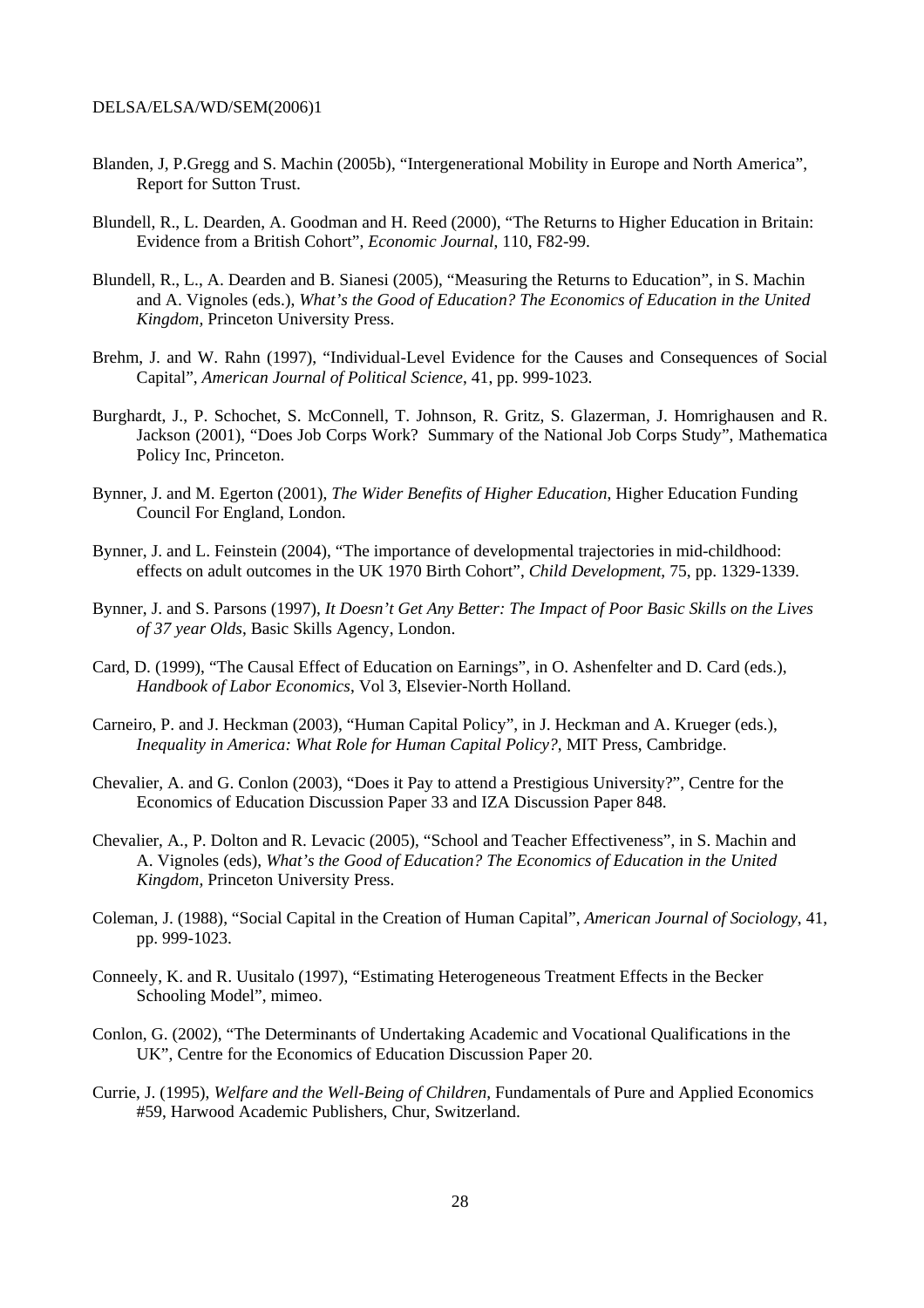- Currie, J. (2001), "Early Childhood Intervention Programs: What do we Know?", *Journal of Economic Perspectives*, 15, pp. 213-238.
- Dearden, L., C. Emmerson, C. Frayne and C. Meghir (2005), "Education Subsidies and School Drop-Our Rates", forthcoming, Centre for the Economics of Education Discussion Paper.
- Dee, T., (2004), "Are There Civic Returns to Education?", *Journal of Public Economics*, 88, 1697-1720.
- Dynarski, M., and P. Gleason, (1998), "How Can We Help? What Have We Learned from Evaluations of Federal Dropout-Prevention Programs", Princeton NJ: Mathematica Policy Research Report 8014-140.
- Dynarksi, S., (2002), "The Behavioural and Distributional Implications of Aid for College", *American Economic Review*, Vol. 92, No. 2, pp. 279-285.
- Dynarski, S., (2005), "Finishing College: The Role of State Policy in Degree Attainment", Harvard University, Kennedy School of Government, mimeo.
- Feinstein, L. (2004), "Mobility in Pupils" Cognitive Attainment during School Life, *Oxford Review of Economic Policy*, 20, pp. 213-229.
- Feinstein L. and R. Sabates (2005), ["Education and Youth Crime: Effects of Introducing the Education](http://www.learningbenefits.net/pdf/researchReports/ResRep14.pdf)  [Maintenance Allowance Programme", C](http://www.learningbenefits.net/pdf/researchReports/ResRep14.pdf)entre for Research on the Wider Benefits of Learning Research Report No. 14.
- Friedlander, D., D. Greenberg and P. Robins (1997), "Evaluating Government Training Programs for the Economically Disadvantaged", *Journal of Economic Literature*, Vol. 35, No. 4, pp. 1809-1855.
- Fukuyama, F. (1995), *Trust: Social Virtues and the Creation of Prosperity*, Hamish Hamilton, London.
- Gregg, P. and S. Machin (1999), "Childhood Disadvantage and Success or Failure in the Labour Market", in D. Blanchflower and R. Freeman (eds.), *Youth Employment and Joblessness in Advanced Countries*, National Bureau of Economic Research, Cambridge.
- Gregg, P. and S. Machin (2001), "The Relationship Between Childhood Experiences, Subsequent Educational Attainment and Adult Labour Market Performance", in K. Vleminckx and T. Smeeding (eds.), *Child Well Being in Modern Nations: What do we Know?*, Policy Press, Bristol.
- Grossman, M. and R. Kaestner (1997), "Effects of Education on Health", in J. Behrman and N. Stacey (eds.), *The Social Benefits of Education*, University of Michigan Press, Ann Arbor.
- Halpin, D., S. Power, G. Whitty and Z. Gerwirtz, (2004), "Area-based Approaches to Educational Regeneration: the Case of the English Education Action Zones Experiment", *Policy Studies*, Vol. 25, pp. 75-85.
- Hammond, C. and L. Feinstein (2004), "The contribution of adult learning to health and social capital", *Oxford Review of Education*, 30, pp. 199-221.
- Harmon, C. and I. Walker (1995) "Estimates of the Economic Return to Schooling for the United Kingdom", *American Economic Review*, 85, pp. 1278-1286.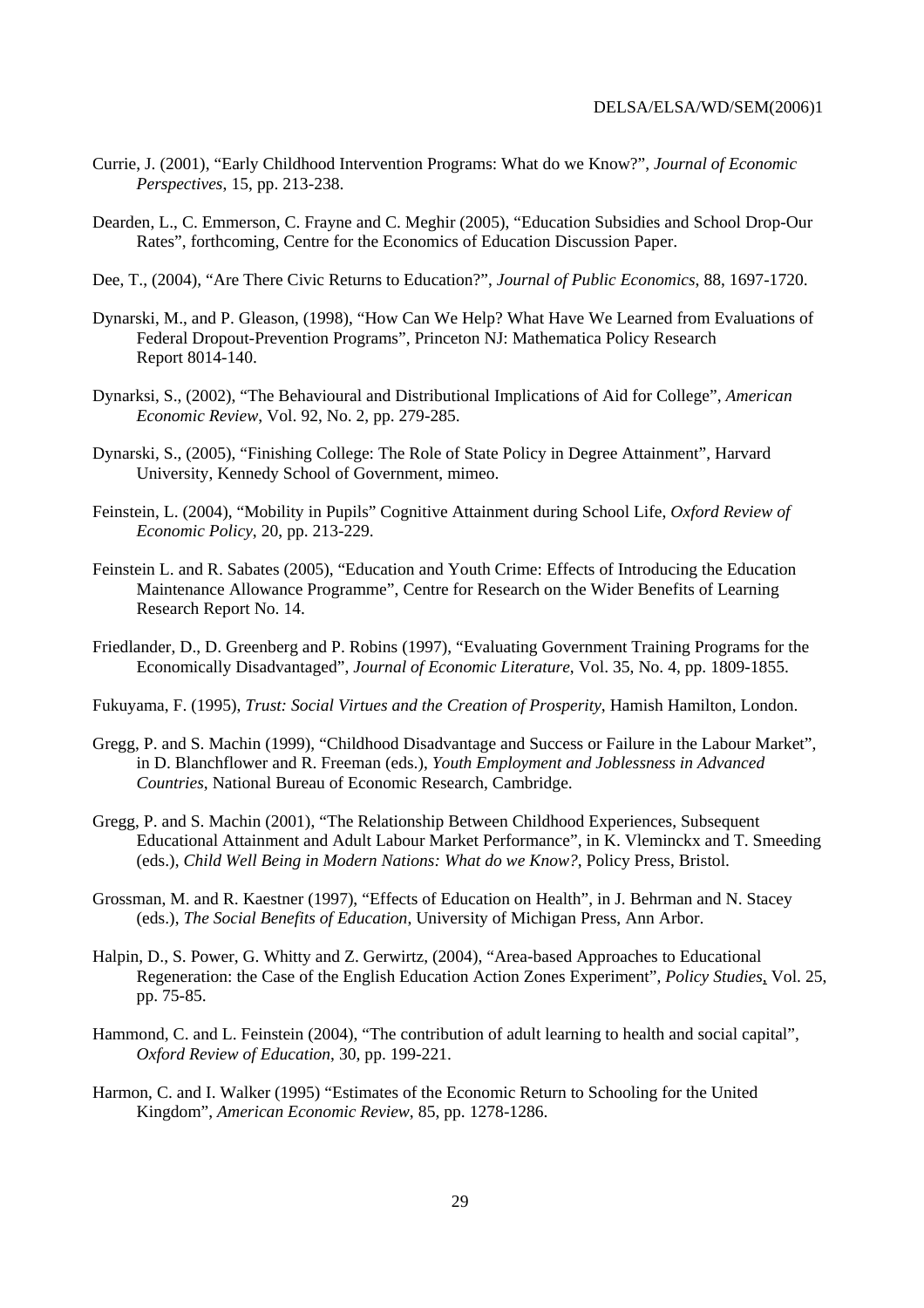- Heckman, J., and L. Lochner (2000), "Rethinking Education and Training Policy: Understanding the Sources of Skill Formation in a Modern Economy", in S. Danziger and J. Waldfogel (eds), *Securing the Future: Investing in Children from Birth to College*, Russell Sage Foundation, New York.
- Heckman, J. and Y. Rubinstein (2001), "The Importance of Non-cognitive Skills: Lessons from the GED Testing Program", *American Economic Review*, 91, pp. 145-149.
- Heckman, J. and E. Vytlacil (2001), "Identifying the Role of Cognitive Ability in Explaining the Level of and Change in the Return to Schooling", *Review of Economics and Statistics*, 83, pp. 1-12.
- Heckman, J. and A. Wax (2004), "Home Alone", *Wall Street Journal*, January 23, p. A14.
- Johnson, A., (1998), "An Evaluation of the Long-term Impacts of the Sponsor-a-Scholar Program on Student Performance", Mathematica Policy Research, Princeton, N.J.
- Johnson, P. and H. Reed (1996), "Intergenerational Mobility among the Rich and Poor: Results from the National Child Development Survey", *Oxford Review of Economic Policy*, 12, pp. 127-142.
- Kitigawa, E. and P. Hauser (1973), *Differential Mortality in the United States: A study in Socio-economic Epidemiology*, Harvard University Press, Cambridge.
- Krueger, A. and M. Lindahl (2001), "Education for Growth: Why and for Whom?", *Journal of Economic Literature*, 39, pp. 1101-1136.
- LaLonde, R. (1995), "The Promise of Public Sector-Sponsored Training Programs", *Journal of Economic Perspectives*, Vol. 9, No. 2, pp. 149-168.
- Lavy, V. and A. Schlosser (2005), "Targeted Remedial Education for Under-Performing Teenagers: Costs and Benefits", *Journal of Labour Economics*, forthcoming.
- Lavy, V. (2002), "Evaluating the Effect of Teachers' Performance Incentives on Pupils' Achievements", *Journal of Political Economy*, Vol. 110, No. 6, pp. 1286-1317.
- Lleras-Muney, A. (2005), "The Relationship Between Education and Adult Mortality in the United States", *Review of Economic Studies*, 72, pp. 189-221.
- Lochner, L. and E. Moretti (2004), "The Effect of Education on Criminal Activity: Evidence from Prison Inmates, Arrests and Self-Reports", *American Economic Review*, 94, pp. 155-189.
- Machin, S., S. McNally, and C. Meghir, (2004), "Improving Pupil Performance in English Secondary Schools: Excellence in Cities", *Journal of the European Economics Association*, Vol. 2(2-3), pp. 396-405.
- Machin, S. and S. Vujic (2005), "Crime and Education in the United Kingdom", draft paper, Centre for Economic Performance.
- Magnuson, K., M. Meyers, C. Ruhm and J. Waldfogel (2004), "Inequality in Preschool Education and School Readiness", *American Educational Research Journal*, 41, pp. 115-57.
- Mayer, S. (1997), *What Money Can't Buy: Family Income and Children's Life Chances*, Harvard University Press, Cambridge.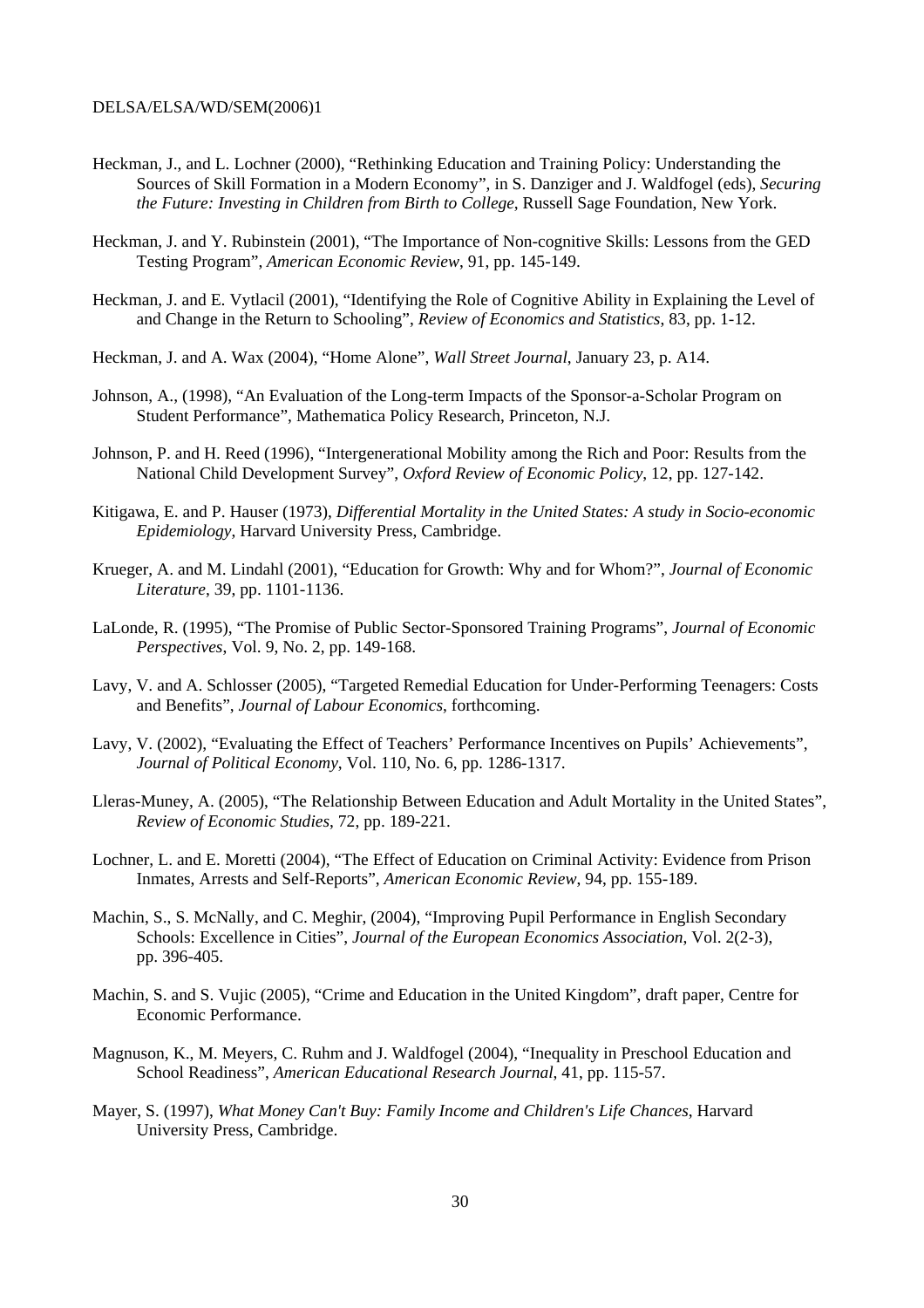- Meyers, M., D. Rosenbaum, C. Ruhm and J. Waldfogel (2004) "Inequality in Early Childhood Care and Education: What do we Know?", in K. Neckerman (ed.) *Social Inequality*, Russell Sage Foundation, New York.
- Miller, P., C. Mulvey and N. Martin (1995), "What do Twins Studies Reveal About the Economic Returns to Schooling? A Comparison of Australian and US Findings", *American Economic Review*, 85, pp. 586-599.
- Mincer, J. (1974), *Schooling, Experience and Earnings*, National Bureau of Economic Research, New York.
- Mortimore, P. (1991), "The nature and findings of school effectiveness research in the primary sector", S. Riddell, and S. Brown, S. (eds.), *School Effectiveness Research: Its Messages for School Improvement*, HMSO, London.
- OECD (1995), *Literacy, Economy and Society*, Paris.
- OECD (2005), *Education at a Glance,* Paris.
- OFSTED (Office for Standards in Education) (2003), *Excellence and Cities and Education Action Zones: Management and Impact*, London.
- Payne, J. (2000), "Evaluating Training Programmes for the Long-Term Unemployed: An Illustration of the Matched Comparison Group Methodology", PSI Research Discussion Paper 1, Report No. 871.
- Putnam, R., with R. Leonardi and R. Nanetti (1993), *Making Democracy Work: Civic Traditions in Modern Italy*, Princeton University Press, Princeton.
- Ryan, P. (2001a), "Publicly Funded Training for Unemployed Adults: Germany, the UK and Korea", in F. Park, Y.-B. Park, G. Bechterman, and A. Dar (eds.), *Labour Market Reforms in Korea: Policy Options for the Future*, Korean Labour Institute/World Bank, Seoul.
- Ryan, P. (2001b), "The School-to-Work Transition: A Cross-National Perspective", *Journal of Economic Literature,* Vol. 39, No. 1, pp. 34-92.
- Sammons, P. (1999), *School Effectiveness: coming of age in the twenty first century*, Lisse, Neths, Swets and Zeitlinger.
- Sammons, P., K. Sylva, E. Melhuish, I. Siraj-Blatchford, B. Taggart and K. Elliot (2002). "Measuring the Impact of Pre-School on Children's Cognitive Progress Over the Pre-School Period", Technical Paper 8A, The Effective Provision of Pre-School Education Project, Institute of Education, London.
- Schuetz, G., H. Ursprung and L. Woessman (2005), "Education Policy and Equality of Opportunity", CESifo Working Paper 1518.
- Sipe, C. (1996), *Mentoring Adolescents: What Have We Learned?*, Public/Private Ventures, Philadelphia.
- Solon, G. (2002), "Cross-Country Differences in Intergenerational Earnings Mobility", *Journal of Economic Perspectives.*
- Teddlie, C. and D. Reynolds (1999), *The International Handbook of School Effectiveness Research,*  RoutledgeFalmer, London.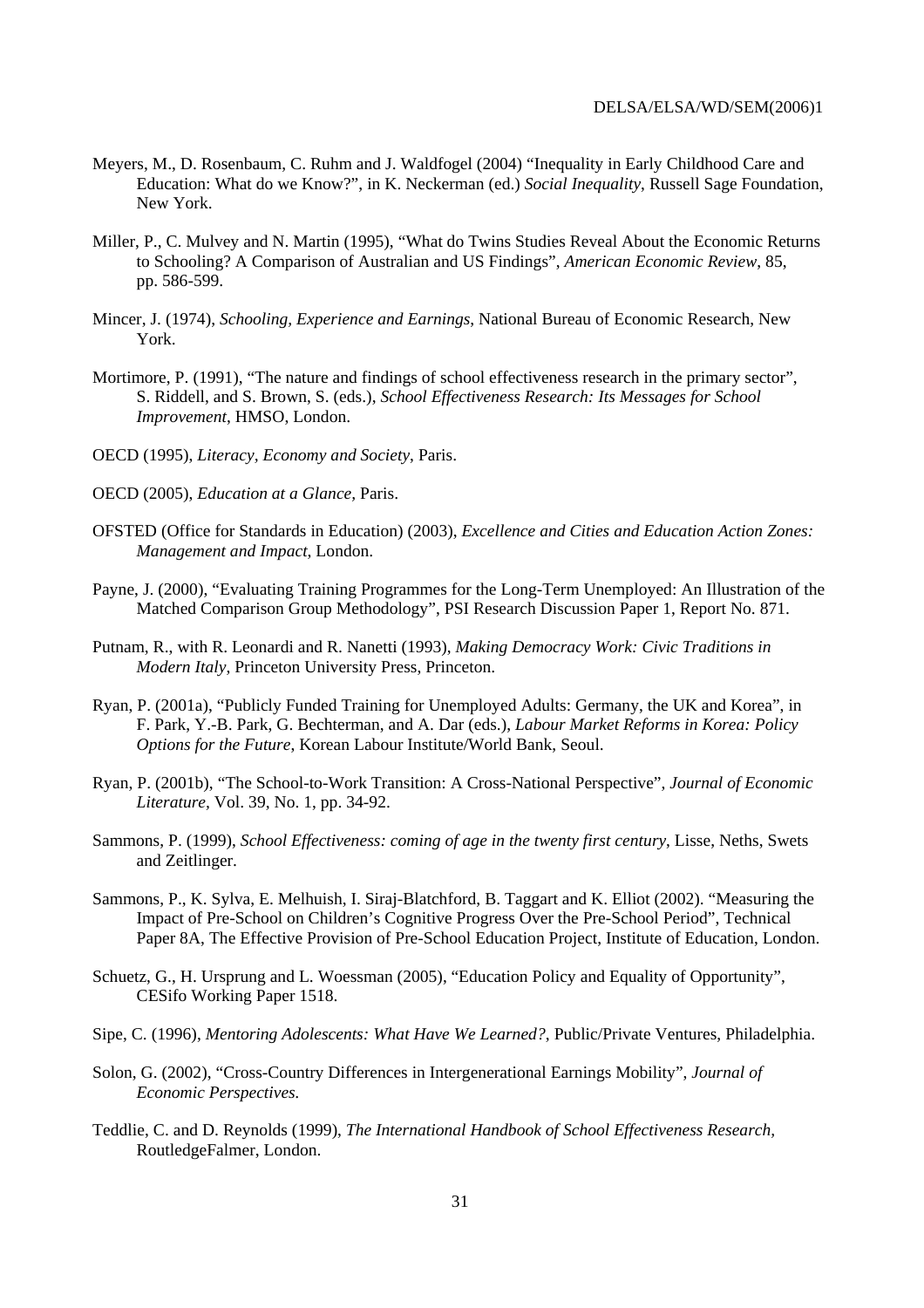#### **OECD SOCIAL, EMPLOYMENT AND MIGRATION WORKING PAPERS**

Most recent releases are:

- No. 31 *CAN PARENTS AFFORD TO WORK? CHILDCARE COSTS, TAX-BENEFIT POLICIES AND WORK INCENTIVES* (2005) Herwig Immervoll and David Barber
- No. 30 *CHALLENGES FACING LABOUR OFFICES AND SOCIAL INSURANCE* (2005) Anders Reutersward
- No. 29 *NET SOCIAL EXPENDITURE, 2005 EDITION* Willem Adema & Maxime Ladaique
- No. 28 *WELFARE REFORM IN EUROPEAN COUNTRIES: A MICROSIMULATION ANALYSIS* (2005) Herwig Immervoll, Henrik Jacobsen Kleven, Claus Thustrup Kreiner and Emmanuel Saez
- No. 27 *TRENDS AND DETERMINANTS OF FERTILITY RATES: THE ROLE OF POLICIES* (2005) Cristina d'Addio & Marco Mira d'Ercole
- No. 26 *THE "ENABLING STATE?"* (2005) Neil Guilbert
- No. 25 *COUNTING IMMIGRANTS AND EXPATRIATES IN OECD COUNTRIES: A NEW PERSPECTIVE* (2005) *Jean-Christophe Dumont and Georges Lemaître*
- No. 24 *TAXATION, ETHNIC TIES AND THE LOCATION CHOICE OF HIGHLY SKILLED IMMIGRANTS* (2005) Thomas Liebig and Alfonso Sousa-Poza
- No. 23 *SHOULD WE EXTEND THE ROLE OF PRIVATE SOCIAL EXPENDITURE?* (2005) Mark Pearson and John P. Martin
- No. 22 *INCOME DISTRIBUTION AND POVERTY IN OECD COUNTRIES IN THE SECOND HALF OF THE 1990S* (2005) Michael Förster and Marco Mira d'Ercole
- No. 21 *DESIGN CHOICES IN MARKET COMPETITION FOR EMPLOYMENT SERVICES FOR THE LONG-TERM UNEMPLOYED* (2004) Ludo Struyven
- No. 20 *BENEFIT COVERAGE RATES AND HOUSEHOLD TYPOLOGIES: SCOPE AND LIMITATIONS OF TAX-BENEFIT INDICATORS* (2004) Herwig Immervoll, Pascal Marianna and Marco Mira D'Ercole
- No. 19 *AVERAGE AND MARGINAL EFFECTIVE TAX RATES FACING WORKERS IN THE EU. A MICRO-LEVEL ANALYSIS OF LEVELS, DISTRIBUTIONS AND DRIVING FACTORS* (2004) Herwig Immervoll
- No. 18 *INDICATORS OF UNEMPLOYMENT AND LOW-WAGE TRAPS (Marginal Effective Tax Rates on Employment Incomes)* (2004) Giuseppe Carone, Herwig Immervoll, Dominique Paturot and Aino Salomäki
- No. 17 *TAKE-UP OF WELFARE BENEFITS IN OECD COUNTRIES: A REVIEW OF THE EVIDENCE* (2004) Virginia Hernanz, Franck Malherbet and Michele Pellizzari
- No. 16 *THE SWEDISH ACTIVITY GUARANTEE* (2004) Anders Forslund, Daniela Froberg and Linus Lindqvist

Recent available working papers can be found on the OECD website: [http://www.oecd.org/els/workingpapers.](http://www.oecd.org/els/workingpapers)

Other series of working papers available from the OECD include: OECD HEALTH WORKING PAPERS